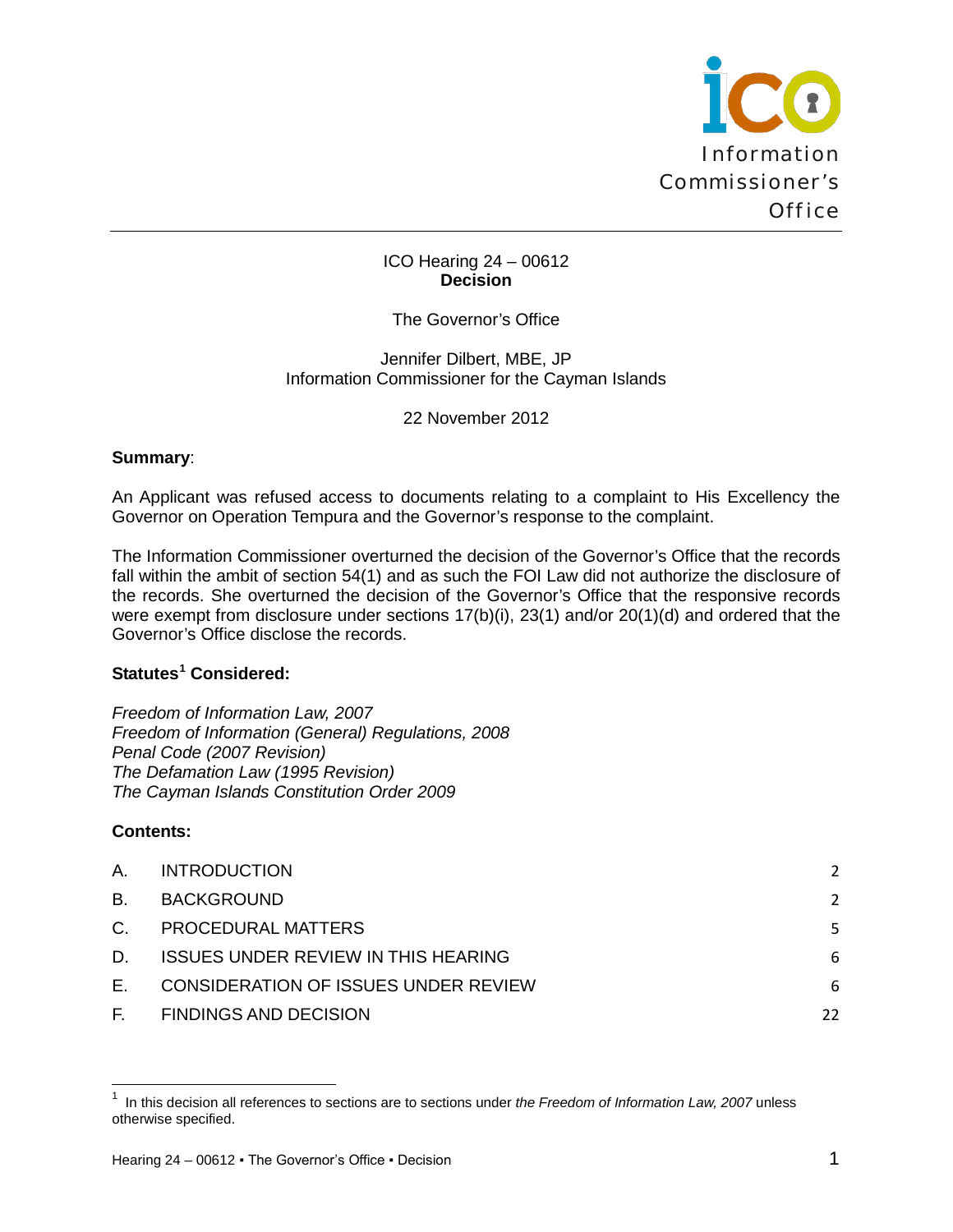# <span id="page-1-0"></span>**A. INTRODUCTION**

- [1] On 8 February 2012 the Applicant made a request to the Governor's Office under the Freedom of Information Law 2007 ("FOI Law") for:
	- *1. A complaint originally filed by Martin Polaine, former legal advisor to Operation Tempura, alleging interference in the investigations conducted by that operation. According to Mr Polaine, "my complaint related to sections of the judiciary, to the Attorney General's Chambers and the FCO (Foreign and Commonwealth Office)." This complaint was taken over by Martin Bridger, former SIO of Operation Tempura, after Mr. Polaine refused to accept the terms under which the investigation into the allegations was* [sic] *to be conducted.*
	- *2. The Governor's response to the complaint, which I understand was based on the findings of an investigation conducted by Benjamin Aina, QC and was released to Mr. Bridger in March 2011.*
- [2] The Governor's Office responded to the Applicant on 14 February 2012, withholding the responsive records, claiming that they contain defamatory material to which section 54(1)(a) applies.
- [3] On 16 February the Applicant appealed to the Information Commissioner's Office ("ICO"). As per ICO policies and procedures, an informal resolution process was commenced on 20 February 2012. However, on 6 March 2012 the ICO ceased the informal stage of the appeal since the Governor's Office insisted that the responsive records could only be made available to the Information Commissioner personally, and not to my staff. A few days later, the Governor's Office reversed its position and agreed to release the records in dispute for inspection by ICO staff. The Applicant agreed that the informal stage of the Appeal would be reopened.
- [4] During the course of the investigation of this appeal, the Applicant proposed the redaction of all names, locations and contact information. However, the Governor's Office rejected this offer claiming that individuals would still remain identifiable, and the resulting documents would be incoherent. In addition they raised the following new exemptions:  $17(b)(i)$ ,  $20(1)(d)$  and  $23(1)$ , relating to actionable breach of confidence, prejudice to the effective conduct of public affairs and personal information respectively.
- [5] On 20 April 2012 the ICO requested a number of clarifications of the position in respect of the new exemptions claimed, and on 22 June 2012, after several reminders, the ICO closed the informal process due to lack of progress on the part of the Governor's Office, and the matter was referred for a formal Hearing before the Information Commissioner.

### <span id="page-1-1"></span>**B. BACKGROUND**

### Operations Tempura and Cealt

[6] Excerpts from published sources, including the Special Report of the Auditor General on the Review of Expenditures for Operations Tempura and Cealt, and statements from His Excellency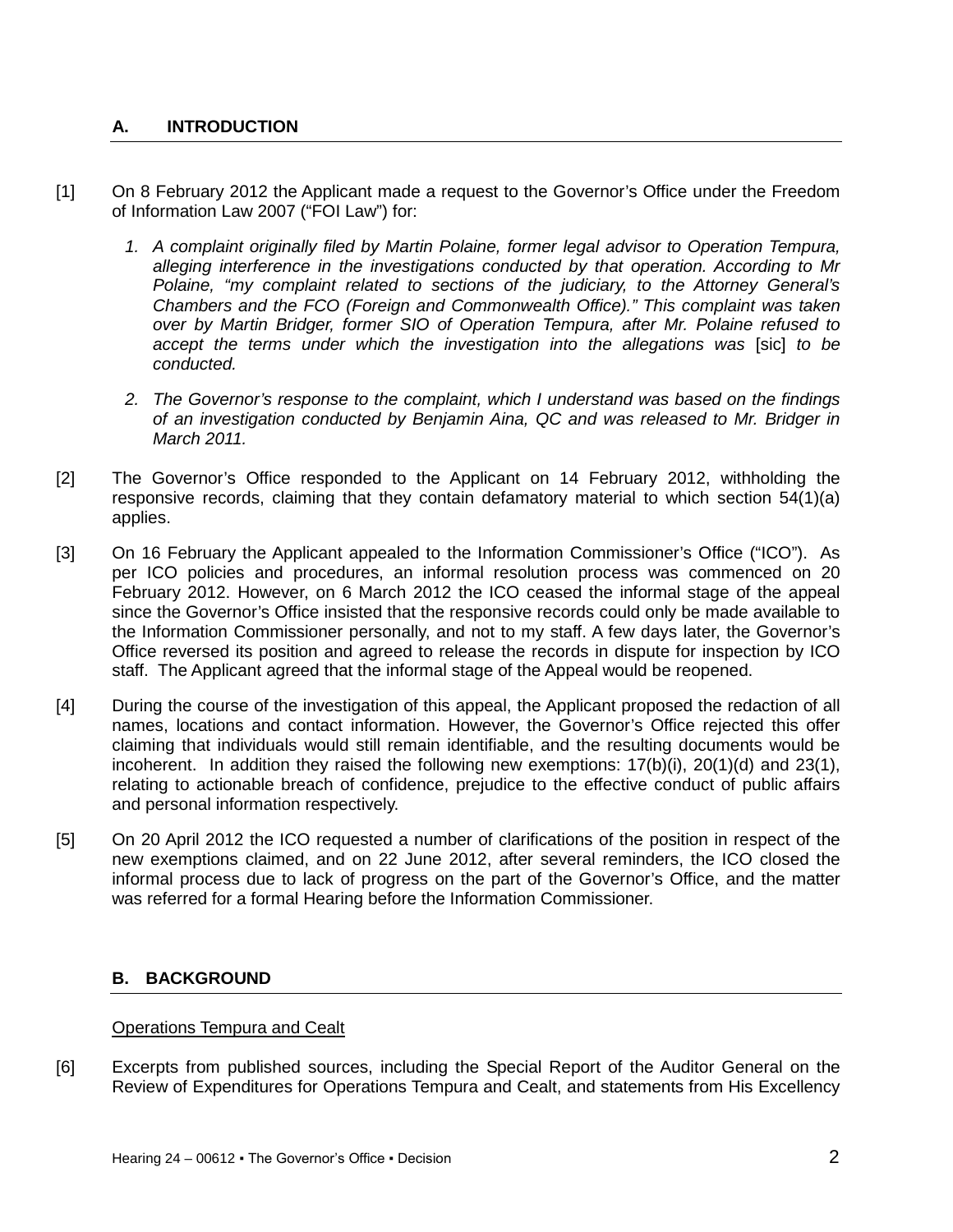the Governor Duncan Taylor give a background to Operations Tempura and Cealt and the circumstances leading up to the documents that are the subject of this appeal.

[7] From A Special Report of the Auditor General, dated October 2009, and available on the Office of the Auditor General's website<sup>[2](#page-2-0)</sup>:

> *In September 2007, HE The Governor Stuart Jack accepted a recommendation from Larry Covington, the Law Enforcement Advisor in the Foreign Commonwealth Office and then Police Commissioner Stuart Kernohan to conduct a special investigation into a complaint of a corrupt relationship between Deputy Police Commissioner Anthony Ennis and the editor of the Cayman Net News, Desmond Seales.*

> *A team of London Metropolitan Police officers were brought to the Cayman Islands by approval of the Governor's Office and operated covertly to investigate the complaint. Initially, there was only a team of two officers that conducted a "scoping study". The team was led by Martin Bridger, the Senior Investigating Officer. The name given to this operation was Operation Tempura.*

> *During the early part of the investigation, there were matters of concern which came to*  light in respect of the Police Commissioner, the Deputy Commissioner and a Detective *Chief Superintendent that led to their being removed from active duty and put on required leave with pay by the Governor in March 2008. The three officers were placed under formal investigation in May 2008. This led to the appointment of an acting Police Commissioner.*

> *In March 2008, the investigation was made public and has continued to operate through*  to the date of this report. Shortly after the investigation was made public, the Senior *Investigating Officer retired from the London Metropolitan Police (May 2008) and was engaged by the Cayman Islands Government as a consultant. The Senior Investigating Officer informed the audit team that it was his intention to retire when he commenced the assignment in September 2007. He said he made his intentions clear to the Governor that he would seek other employment in the United Kingdom, but was encouraged to stay on as a consultant in the role of Senior Investigating Officer.*

> *We were informed by the Senior Investigating Officer that in March 2008, after the senior police officers were put on required leave, members of the public voluntarily started coming forward to report additional allegations of wrongdoing by police officers. In June 2008, a second phase of the operation commenced to record confidential information from persons alleging wrongdoing. While the objectives of the second phase have been made public, the means by which the investigation team was conducting this work was not publicized until March 2009. A consultant firm called BGP Training and Consultancy was engaged in June 2008 to record the complaints.*

> *The first phase of the investigation led to the arrests of several individuals including presiding judge, His Lordship Alexander Henderson, JP, Lyndon Martin, former Police Inspector Burmon Scott and Deputy Commissioner Rudolph Dixon. The arrest of Judge Henderson led to civil proceedings and settlement in February 2009 which required the Government to pay him \$1,275,000 in damages and legal costs resulting from his unlawful arrest.*

<span id="page-2-0"></span><sup>&</sup>lt;u>\_</u><br><sup>2</sup> www.auditorgeneral.gov.ky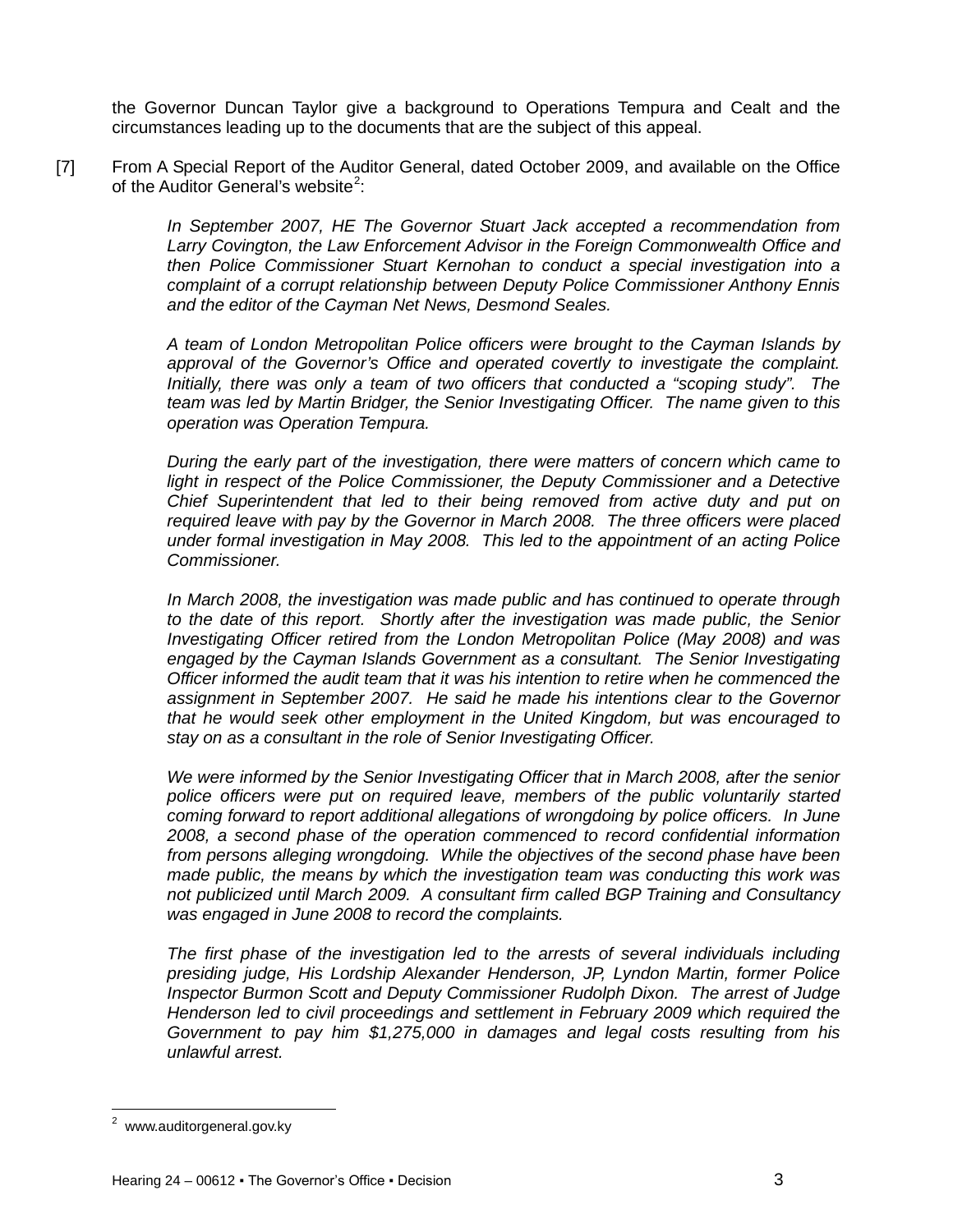*In March 2009, James Smith, Acting Commissioner of the Cayman Islands Police Service, announced that a new investigation was commencing to look into the allegations of police misconduct that were uncovered during phase 1 of Operation Tempura. Called Operation Cealt, the responsibility for project management of this investigation lies with the Royal Cayman Islands Police Service. While formally announced in March 2009, as noted earlier, work actually started on this investigation in March 2008.* 

*Since February 2008, both investigation teams have been housed in a secure office facility on Grand Cayman. The investigations that started operations in September 2007 with two Metropolitan Police Officers have fluctuated in size over the course of the investigation. At times, there have been as many as eight members of the Metropolitan police force on duty. With the contract to BGP Training and Consultancy in September 2008 who have had as many as seven individuals assigned to the project, contracting three former Metropolitan Police officers including the Senior Investigating Officer, lawyers supporting the team, and a project administration officer, there have been as many 19 individuals working directly for the project plus several others working part-time in the Government ministries providing administrative support.*

*The nature of the Operations Tempura and Cealt are unique. The audit team was informed that there has never been a police corruption investigation of this magnitude which involved the ouster of the complete higher command of the Royal Cayman Islands Police Service.*

[8] On 21 January 2011 His Excellency the Governor Duncan Taylor issued the following statement:

*In early Summer, 2010 Mr Martin Polaine made a complaint to the Foreign and Commonwealth Office about certain aspects of the Operation Tempura investigation in the Cayman Islands. The complaint was referred to me, as Governor, for consideration. Mr Martin Bridger later asked to be considered a joint complainant. Mr Polaine subsequently withdrew his complaint and Mr Bridger took full ownership of it.* 

*I was not the Governor during the period of Operation Tempura and did not have firsthand knowledge of events which had transpired during those years. Due to the factual and legal complexity of the complaint and the large amount of documents which had to be considered, in late August 2010 I instructed independent Queen's Counsel from London to advise me on how to proceed.* 

*I have now received detailed legal advice in respect of the complaint. I am still considering some aspects of that advice but I have reached a conclusion in regard to the complaint as it touches on the Judiciary. I have dismissed all the complaints made against the Judiciary, namely those complaints made against the Chief Justice, Mr Justice Henderson and Mr Justice Cresswell.*

*I have seen an article in the Financial Times dated 13 January 2011 touching upon some of these matters. The allegations referred to in that article appear to be similar to certain allegations in the complaint. I consider that any allegations raised against the Judiciary of the Cayman Islands in that article inferring that they had conspired to frustrate or interfere with Operation Tempura are unfounded and without justification.*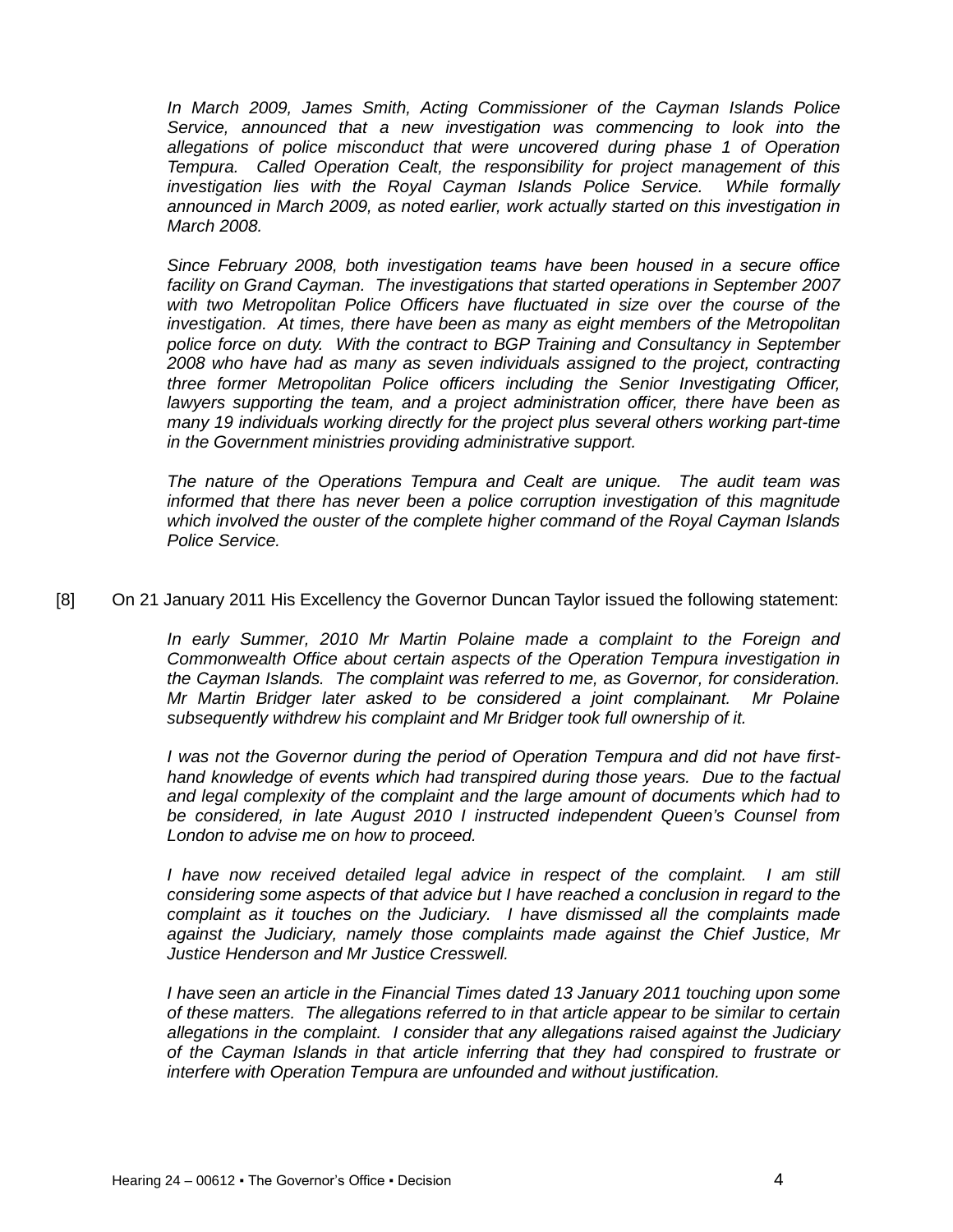*In due course and once I have concluded consideration of all aspects of the complaint I shall make a further statement.* 

*I* would like to take this opportunity to make clear that *I* have every confidence in the *Judiciary of the Cayman Islands.*

[9] On 15 March 2011 the Governor issued a further statement:

*I issued a statement on 21 January 2011 in relation to a complaint by Mr. Martin Bridger about certain aspects of the Operation Tempura investigation in the Cayman Islands. I have now concluded my consideration of that complaint and the legal advice I have received in relation to it. I have dismissed all aspects of the complaint.*

*I have provided detailed written reasons for my decision to the complainant, Mr. Bridger. Because of the sensitivity of some of the material in the written reasons I do not propose to make these public; in the circumstances, at my request, Mr. Bridger has signed a confidentiality agreement in which he undertakes not to share the reasons with any other person except his legal representative.*

- [10] There have been several civil and criminal cases before the Cayman and UK Courts in relation to these matters, a number of which are ongoing at this time.
- [11] The same responsive records which form the subject of this Hearing were requested from the Foreign and Commonwealth Office (FCO) under the Freedom of Information Act 2000 on 21 March 2011. The FCO denied access claiming that the disclosure of the records would prejudice international relations under section  $27(1)(a)$  of the UK statute. This decision was upheld by the UK Information Commissioner in part on the basis that "the Cayman Islands authorities… would… be likely to hold a strong preference for this information not to be disclosed.".<sup>[3](#page-4-1)</sup> In the current case, the Governor's Office has not sought to apply the parallel exemption under the FOI Law.

# <span id="page-4-0"></span>**C. PROCEDURAL MATTERS**

[12] The initial reluctance of the Governor's Office to disclose the responsive records to the ICO staff assigned to process the appeal must be noted. The Governor's Office proposed that the records would only be made available to myself as Information Commissioner, but upon further instruction and explanation the records were provided to the relevant ICO staff. This was not the first time that the ICO has had difficulty obtaining records from a public authority in the course of an appeal, and it is worth pointing out the following.

Section 45(1) states:

ı

In coming to a decision pursuant to section 43 or 44, the Commissioner shall have the *power to conduct a full investigation … in the exercise of this power he may call for an inspect an exempt record, so however, that where he does so , he shall take such steps as are necessary or expedient to ensure that the record is inspected only by members of staff of the Commissioner acting in relation to that matter.*

<span id="page-4-1"></span><sup>3</sup> Information Commissioner's Office (UK) *Decision Notice Foreign and Commonwealth Office* FS50423409 13 December 2012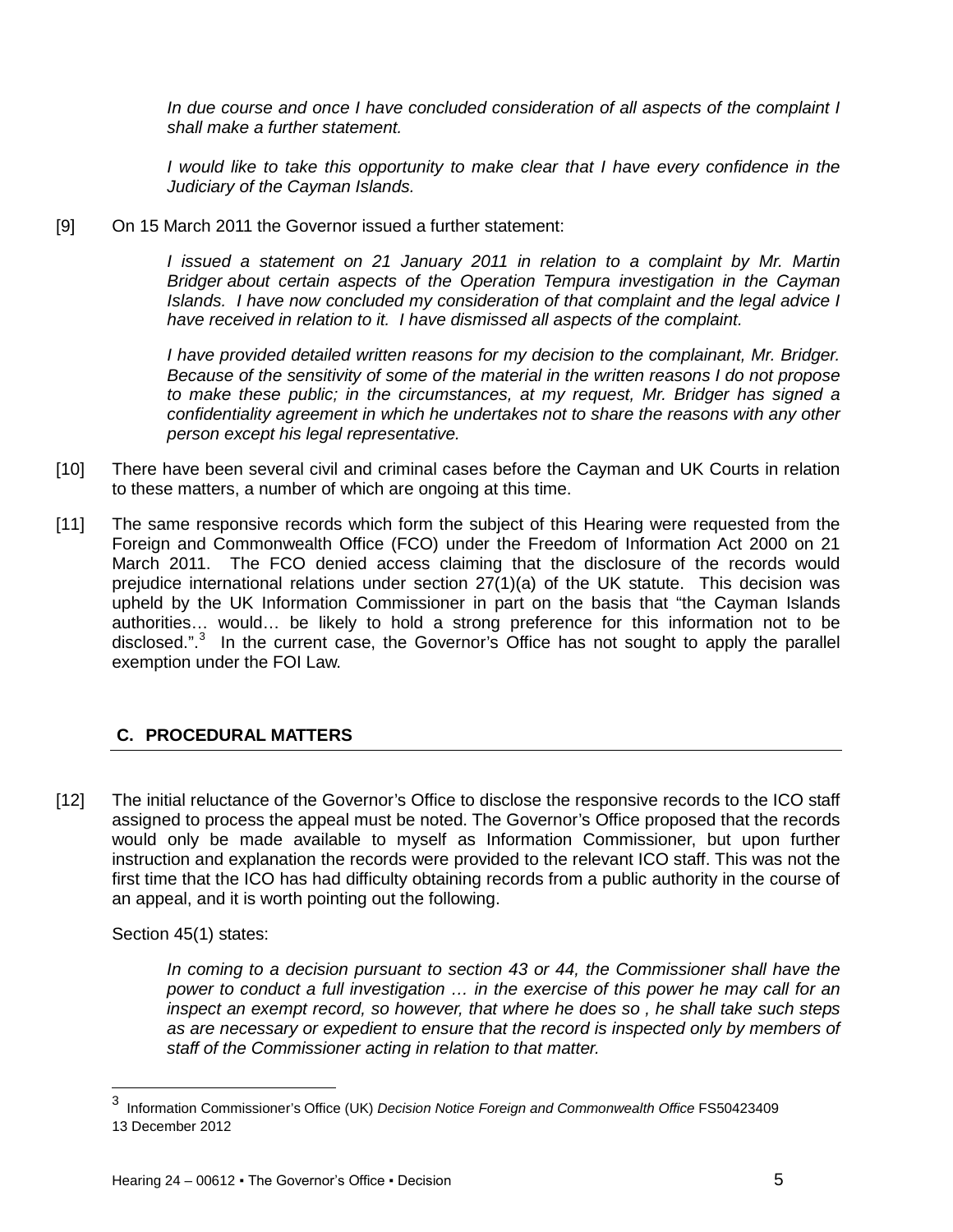[13] This shows that such a record should be made available to the Commissioner's staff where applicable. Section 45(2) goes on to state:

> *The Commissioner may, during an investigation pursuant to subsection (1), examine any*  record to which this Law applies, and no such record may be withheld from the *Commissioner on any grounds unless the Governor, under his hand, certifies that the examination of such record would not be in the public interest.*

[14] I take the view that it is clear that the ICO must have access to all responsive records as a part of the Commissioner's obligation to decide an appeal as set out in section 43(1). Unless the Governor certifies otherwise, as provided in section 45(2), public authorities must provide access whenever the ICO requests it. Until my views in this respect are challenged in the Grand Court, and I see no reason why they should be, I will continue to insist that records are provided in a timely manner.

### <span id="page-5-0"></span>**D. ISSUES UNDER REVIEW IN THIS HEARING**

- [15] The issues to be decided in this Hearing, in the order argued by the Governor's Office, are:
	- 1. **Section 54(1)(a) –** Can the responsive records be withheld on the basis that they contain any defamatory matter?
	- 2. **Section 17(b)(i) -** Are the responsive records exempt from disclosure because their disclosure would constitute an actionable breach of confidence?
	- 3. **Section 23(1) -** Are the responsive records exempt from disclosure because their disclosure would involve the unreasonable disclosure of personal information of any person, whether living or dead?
	- 4. **20(1)(d) –** Are the responsive records exempt from disclosure because their disclosure would otherwise prejudice, or be likely to prejudice, the effective conduct of public affairs?

#### <span id="page-5-1"></span>**E. CONSIDERATION OF ISSUES UNDER REVIEW**

[16] In the below discussion responsive record 1 is referred to as "the complaint" and responsive record 2 as "the report".

#### **1. Section 54(1)(a)**

This section provides:

*54. (1) Nothing in this Law shall be construed as authorizing the disclosure of any official record-*

*(a) containing any defamatory matter;*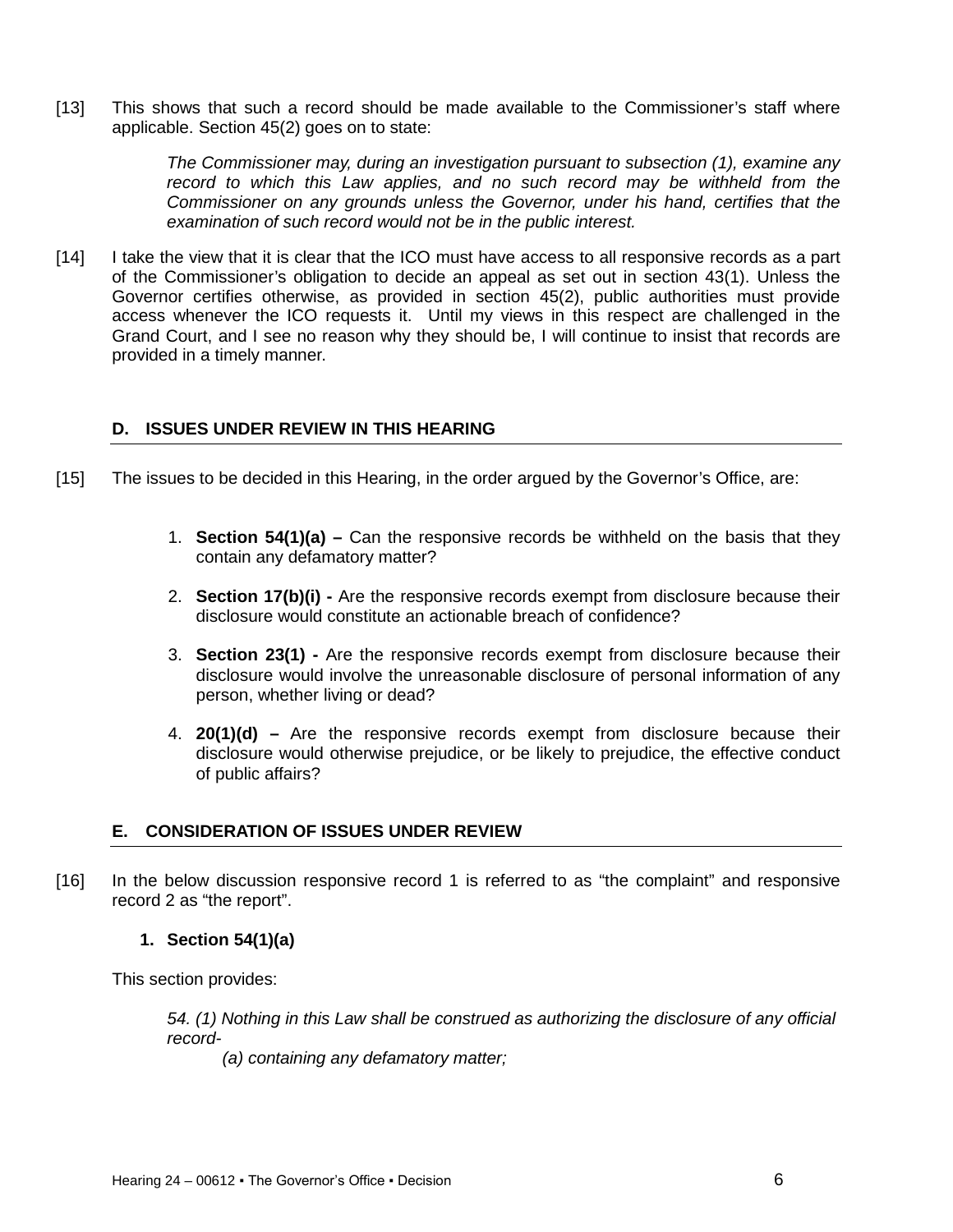# **The Position of the Governor's Office**

- [17] The Governor's Office submits that the responsive records contain defamatory matter and that the provisions of the FOI Law ought not to be construed as allowing disclosure of the record. They argue that "where section 54(1)(a) becomes applicable the issue of the record's disclosure …pursuant to Part III of the FOI Law would not arise". In other words, where a record contains any defamatory matter, the general right of access does not apply and specific exemptions do not need to be applied in order to withhold the record.
- [18] The Governor's Office does not attempt to define "defamatory matter", but provides a definition of a defamatory allegation, from **Defamation Law, Procedure and Practice, price and Duodu, 3rd Edition: "***A defamatory allegation is one that tends to make reasonable people think the*  worse of the claimant ... This incorporates an element of discredit or moral blame". They contend that "the records fall within the ambit of section 54(1)(a) as the allegations contained therein would tend to make reasonable people think worse of the persons named, and they also seek to discredit or cast moral blame.
- [19] They go on to state that the Governor's Office would be exposed to an action for defamation if the records were released under the FOI Law notwithstanding its knowledge that the allegations in both records are of a defamatory nature.

### **The Position of the Applicant**

- [20] While it is helpful for any applicant to put forward arguments to support their position, it is important to note that, as per section 43(2) of the FOI Law, in any appeal under section 42, the burden of proof shall be on the public authority to show that it acted in accordance with its obligations under this Law.
- [21] With respect to the complaint, the Applicant submits that "the claim that the material is defamatory fails a basic test in that, [the allegations] having already been published, it cannot "make reasonable people think worse of those named"". The Applicant questions why, if defamatory comments have been made about members of the judiciary, which is an arrestable offence under Cayman Islands Law, has nothing been done about it. They state that if the comments were defamatory the three members of the judiciary named also had recourse to civil action in the UK courts, but no action has been taken.
- [22] The Applicant goes on to state:

*…Under the provisions of ECHR Article 6 anyone referred to in a defamatory manner … has an absolute right to be informed of the allegations made against them and respond to them... As that never happened because the Governor's Office failed to contact everyone named … their human rights … were clearly breached.*

*Under Cayman Islands Law the issues of criminal defamation and false accusation of wrongdoing cannot simply be ignored or conveniently tucked away under a veil of secrecy. To do so would place the Governor and any member of staff who became involved open to charges of misfeasance.*

[23] Also included in the Applicant's submission are various arguments and allegations with respect to the actions or inactions of the Governor in response to the report, and other persons involved in the Tempura Investigation.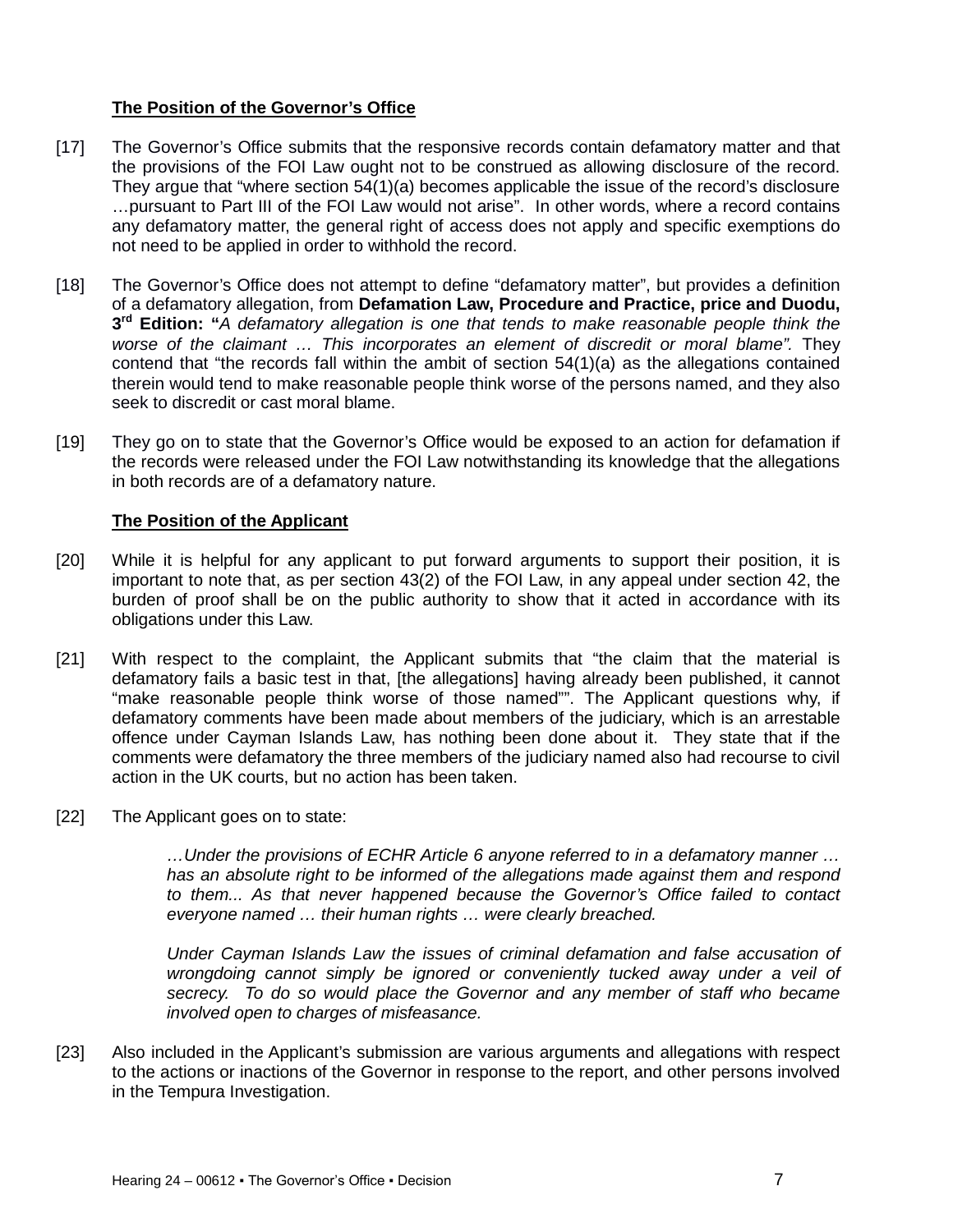# **Discussion**

- [24] The Applicant submits that the complaint has been widely circulated. While The Financial Times newspaper in the UK, as well as The Independent, states that it has had sight of the complaint,  $4$ I have no concrete evidence to support the Applicant's claim. With respect to the report, this appears to have had very limited circulation, and the Governor stated from the onset that he did not intend to make it public.
- [25] The Applicant makes various allegations concerning the actions of various parties in the investigations. However, it is not within my remit as Information Commissioner to examine or discuss these allegations.

### Discussion of section 54 of the FOI Law:

- [26] Section 54(1) appears to impose a categorical ban on the disclosure under the FOI Law of any defamatory matter, either directly by a public authority, or by order of the Information Commissioner.
- [27] As further discussed below, I consider this provision to be:
	- a) Contrary to international best practice;
	- b) Contrary to the intent of the drafters of the FOI Bill 2007;
	- c) In contradiction with the other subsections within section 54 of the FOI Law;
	- d) Fundamentally in contradiction with the intent and objects as set out in section 4 of the FOI Law;
	- e) Contrary to the Fundamental Right to Freedom of Expression in paragraph 11 of the Bill of Rights; and,
	- f) Contrary to the Constitution.

### a) Contrary to international best practice:

[28] I have conducted an extensive search for parallel provisions in other Freedom of Information legislation around the world, including 33 national and provincial statutes and 2 model statutes put forward by respected international organizations. I have found that only the Jamaican Access to Information Act 2002, has a similar provision.

The results of this search are as follows:

- o With the sole exception of in the Jamaican Access to Information Act 2002, there are no parallels in legislation around the world to the provision in section 54(1) which outlaws disclosure of any defamatory matter.
- o Some laws specify that disclosure of defamatory matter in good faith under the applicable FOI Law is not actionable against government – this is the case in the Commonwealth Human Rights Initiative (CHRI) model law, Antigua & Barbuda,

 $\overline{\phantom{0}}$ 

<span id="page-7-0"></span><sup>4</sup> "Tax Havens: In a sea of troubles" in: *The Financial Times*, 12 January 2011 and "Cayman Islands: The Met's Caribbean connection" in: *The Independent*, 1 May 2012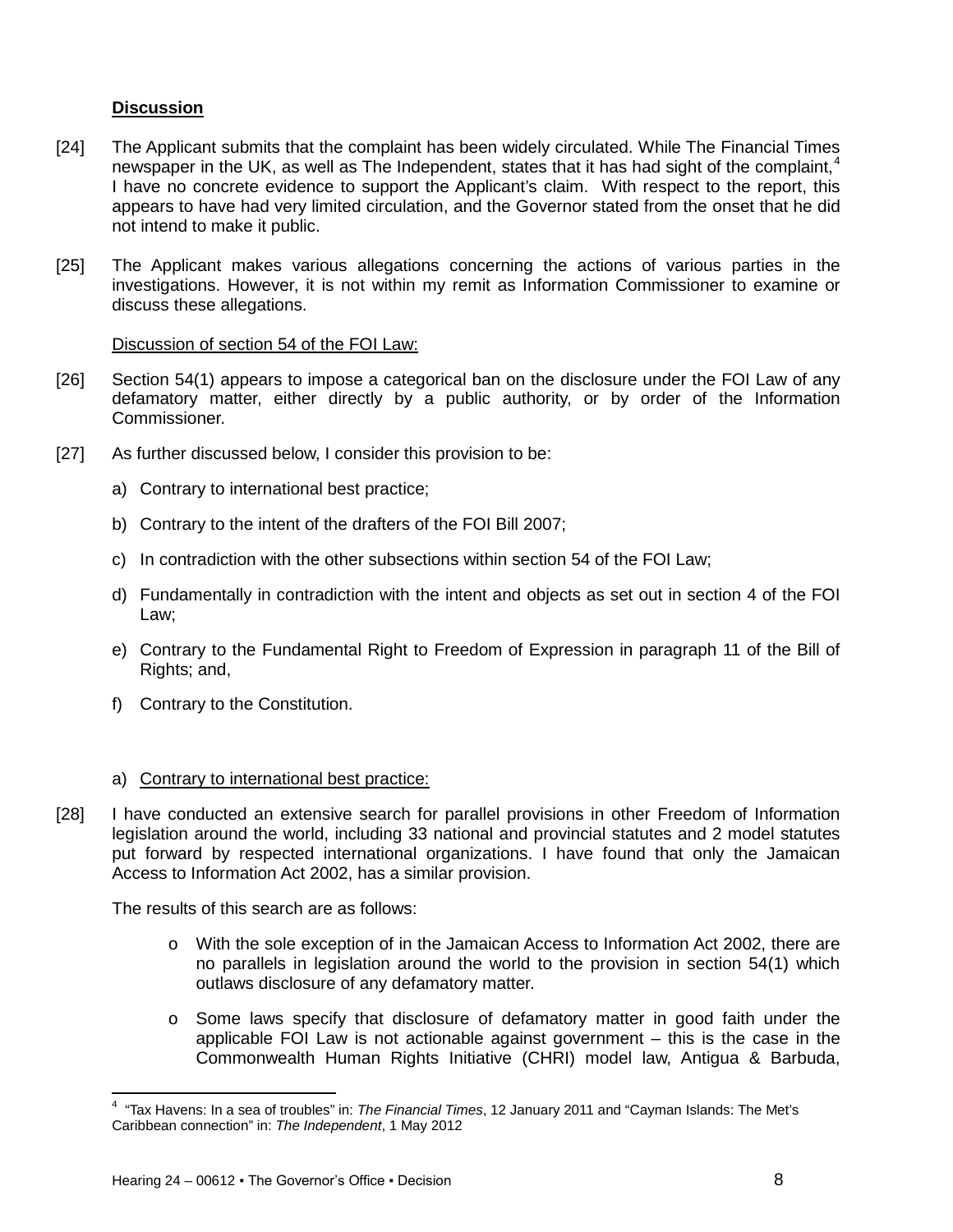Australia, Belize, Jamaica, Trinidad & Tobago, the United Kingdom, Jersey and Scotland . This provision also forms part of the Cayman Islands FOI Law;

- $\circ$  Some laws protect the author or source of defamatory matter against action where disclosure is made in good faith under the applicable FOI Law – this is the case in Australia, Belize, Jamaica and Trinidad & Tobago. This also applies in the Cayman Islands;
- o Some laws clarify that further publication by the applicant of any defamatory matter disclosed under FOI is not allowed – this is the case in the CHRI model law, Australia, Belize, Jamaica, New Zealand, South Africa and Trinidad & Tobago. This is also in the Cayman Islands FOI Law;
- o Most laws to do not have special provisions relating to defamation at all including the Article 19 Model Law, Bermuda, Canada and all Canadian Provinces, China, Hong Kong, India, Ireland, Malta, Mexico, the Netherlands, Wales and the United States.

It is clear from this analysis that the imposition of a categorical ban on the disclosure of any defamatory matter, as section 54(1) appears to do, is contrary to international best practice.

# b) Contrary to the intent of the drafters of the FOI Bill 2007:

[29] In order to find out why this provision was included in the Cayman Islands FOI Law, I reviewed the available documentation of the Freedom of Information Working Group which was tasked in 2005 and 2006 with advising Cabinet on the drafting of the FOI Bill. To the best of my knowledge the paper presented to Cabinet containing drafting instructions for the FOI Law 2007, which I understand was accepted by Cabinet without changes, contains no reference to defamation.

I assume that section 54(1) of the Cayman Islands FOI Law was copied from the Jamaican Act without appreciation of its potential effect on the workings of the Cayman Islands legislation.

### c) In contradiction with other subsections in section 54 of the FOI Law:

[30] The FOI Law provides appropriate safeguards in respect of the disclosure of records containing defamatory matter under the FOI process, by protecting public authorities and public officers, as well as authors or any other person who supplied such a record to a public authority.

Section 54(2) provides:

- *(2) Where access to a record referred to in subsection (1) is granted in the bona fide belief that the grant of such access is required by this Law, no action for defamation, breach of confidence or breach of intellectual property rights shall lie against-*
	- *(a) the Government, a public authority, Minister or public officer involved in the grant of such access, by reason of the grant of access or of any republication of that record; or*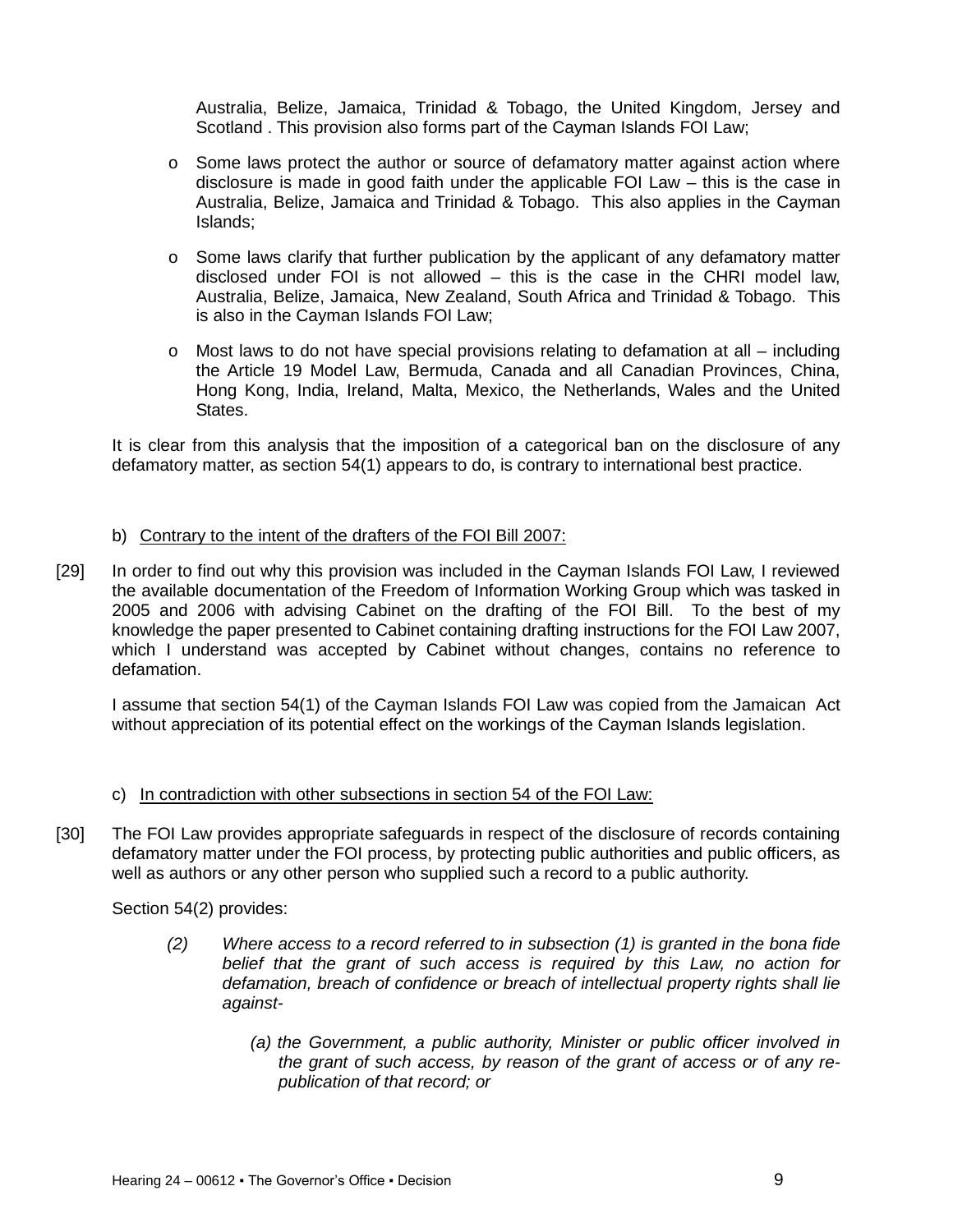- *(b) the author of the record or any other person who supplied the record to the Government or the public authority, in respect of the publication involved in or resulting from the grant of access, by reason of having so supplied the record.*
- [31] Appropriately, the FOI Law does not protect against further publication of such records by the person to whom access is granted:

Section 54(3) provides:

*(3) The grant of access to a record in accordance with this Law shall not be construed as authorization or approval-*

> *(a) for the purpose of the law relating to defamation or breach of confidence, of the publication of the record or its contents by the person to whom access is granted;*

[32] It is clear that subsections 54(2) and 54(3) anticipate that records containing defamatory matter can be released in the bona fide belief that such disclosure is required under the FOI Law, and provides for protections in relation to such releases. This contradicts the provision in subsection 54(1) which appears to ban such disclosure unconditionally.

#### d) Fundamentally in contradiction with the stated intent of the FOI Law:

- [33] The objects of the FOI Law are succinctly described in section 4 of that Law:
	- *4. The objects of this Law are to reinforce and give further effect to certain fundamental principles underlying the system of constitutional democracy, namely-*
		- *(a) governmental accountability;*
		- *(b) transparency; and*
		- *(c) public participation in national decision-making,*

*by granting to the public a general right of access to records held by public authorities, subject to exemptions which balance that right against the public interest in exempting from disclosure governmental, commercial or personal information.*

- [34] As seen above, if section 54(1) was applied as written, it would have the effect of prohibiting the disclosure by public authorities of any "defamatory matter" under the FOI Law. This would include any materials that could be construed as being critical of government, of decisions of public authorities, or of actions of public officers.
- [35] I consider this contrary to the objects of the FOI Law itself, as governmental accountability and transparency, free public discourse and public participation in national decision-making, which are defined as fundamental principles of the system of constitutional democracy in the section above, cannot take place under conditions where the general public does not have the right to express and impart information that is critical of government.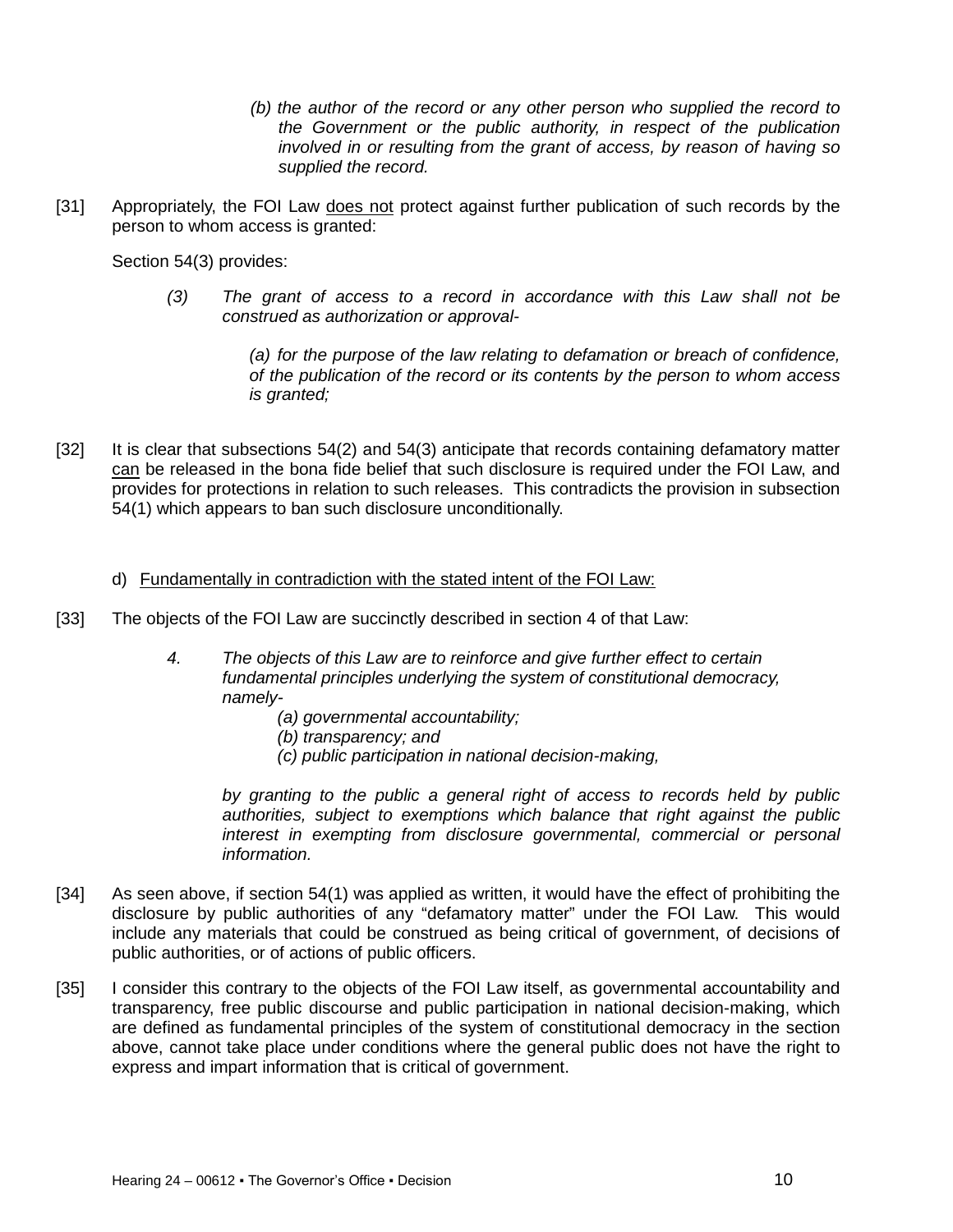- e) Contrary to the fundamental right to freedom of expression in paragraph 11 of the Bill of Rights:
- [36] Paragraph 11 of the Bill of Rights provides (my emphasis):

*11.— (1) No person shall be hindered by government in the enjoyment of his or her freedom of expression, which includes freedom to hold opinions and to receive and impart ideas and information without interference, and freedom from interference with his or her correspondence or other means of communication.*

*(2) Nothing in any law or done under its authority shall be held to contravene this section to the extent that it is reasonably justifiable in a democratic society—*

*(a) in the interests of defence, public safety, public order, public morality or public health;*

*(b) for the purpose of protecting the rights, reputations and freedoms of other persons or the private lives of persons concerned in legal proceedings, preventing the disclosure of information received in confidence, maintaining the authority and independence of the courts, or regulating telecommunications, posts, broadcasting or other means of communication, or public shows or entertainments; or*

*(c) for the imposition of restrictions on public officers in the interests of the proper performance of their functions.*

Under paragraph 24 of the Bill of Rights:

*It is unlawful for a public official to make a decision or to act in a way that is incompatible with the Bill of Rights unless the public official is required or authorised to do so by primary legislation, in which case the legislation shall be declared incompatible with the Bill of Rights and the nature of that incompatibility shall be specified.*

- [37] For the same reasons explained above, I consider that the categorical ban on the disclosure of defamatory matter in subsection 54(1) of the FOI Law is not reasonably justifiable in a democratic society, and I am convinced that it significantly and disproportionately undermines the public's Fundamental Right to Free Expression guaranteed under paragraph 11.
- [38] While paragraph 11 of the Bill of Rights provides that the right to free expression is not absolute and may be restricted "to the extent that it is reasonable justifiable in a democratic society… for the purpose of protecting the rights, reputations and freedoms of other persons…", I consider that subsection 54(1) disproportionately restricts the fundamental right to free expression, and that a proper extent of protection of "the rights, reputations and freedoms of other persons" in terms of the disclosure of defamatory matter under the FOI Law is provided by subsections 54(2) and (3). These sections respectively protect government if defamatory matter is disclosed in the bona fide belief that such disclosure is required by the FOI Law, protect the author or source of such material in similar circumstances, and prohibit further publication by the FOI applicant of defamatory matter received in the FOI process.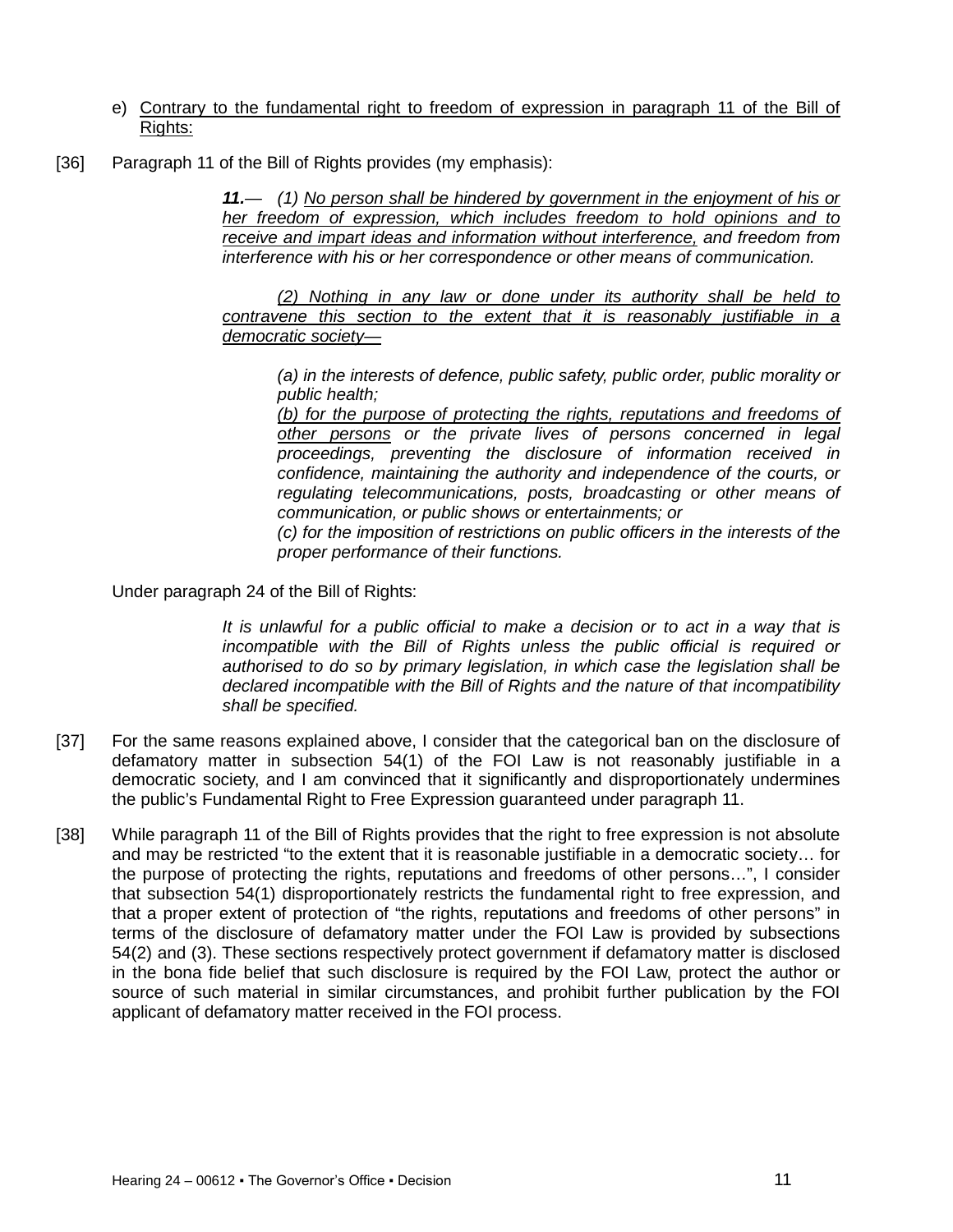### f) Contrary to the Constitution:

[39] Clause 122 of *The Cayman Islands Constitution Order 2009* states:

*A law enacted by the legislature shall provide for a right of access to information held by public authorities, for the conditions for the exercise of that right, and for restrictions and exceptions to that right in the interests of the security of the Cayman Islands or the United Kingdom, public safety, public order, public morality or the rights or interests of individuals.*

[40] Clause 5(1) of the Constitution provides:

*5.—(1) Subject to this section, the existing laws shall have effect on and after the appointed day as if they had been made in pursuance of the Constitution and shall be read and construed with such modifications, adaptations, qualifications and exceptions as may be necessary to bring them into conformity with the Constitution.*

- [41] I consider that the right of access conferred by clause 122, as further embodied in the Cayman Islands Freedom of Information Law 2007, is not compatible with a categorical prohibition on disclosure of all defamatory matter, as section 54(1) appears to convey.
- [42] Given this obvious, and in my view, insurmountable conflict, further supported by the important arguments above, I find it impossible to apply section 54(1)(a) of the Law in a literal manner.
- [43] **Therefore in accordance with clause 5(1) of the Constitution, and the Interpretative Duty imposed in paragraphs 25 and 26 of the Bill of Rights, I intend to interpret the words "defamatory matter" in section 54(1) of the FOI Law, as "matter that it would be defamatory to publish".**
- [44] In my view, this approach has a number of important advantages. It is compatible with the requirements of the Constitution, the Bill of Rights and the Freedom of Information Law, as it strikes the right balance between the need to protect the general public's right to access government information, including information that may be critical of public authorities and public officers, while at the same time providing the same level of protection against defamation as applicable in the courts.
- [45] There is no definition of "*defamatory matter*" in the FOI Law. The Penal Code (2007 Revision) defines "*defamatory matter*" as "matter likely to injure the reputation of any person by exposing him to hatred, contempt or ridicule, or likely to damage any person in his profession or trade by an injury to his reputation."
- [46] In my opinion, to come to a decision as to what is "defamatory matter" a literal interpretation of section 54(1) would impose an inappropriately low threshold as to the sort of information that would be caught, and therefore would not have to be disclosed, under the Law. Taking this approach, it would appear that section  $54(1)(a)$  would not allow me to look to any of the defences for defamation, such as whether the matter is true, or whether it would be to the benefit of the public that it be published. My responsibility would then be only to determine whether or not I find that the responsive records contain defamatory material, which would exclude them from disclosure under the FOI Law. (I should note that it is not my reading of the FOI Law that simply because a document contains some defamatory material, that the entire record can be excluded from disclosure under the Law. It may be possible therefore to redact defamatory material from a record, and release of the remainder of the record.)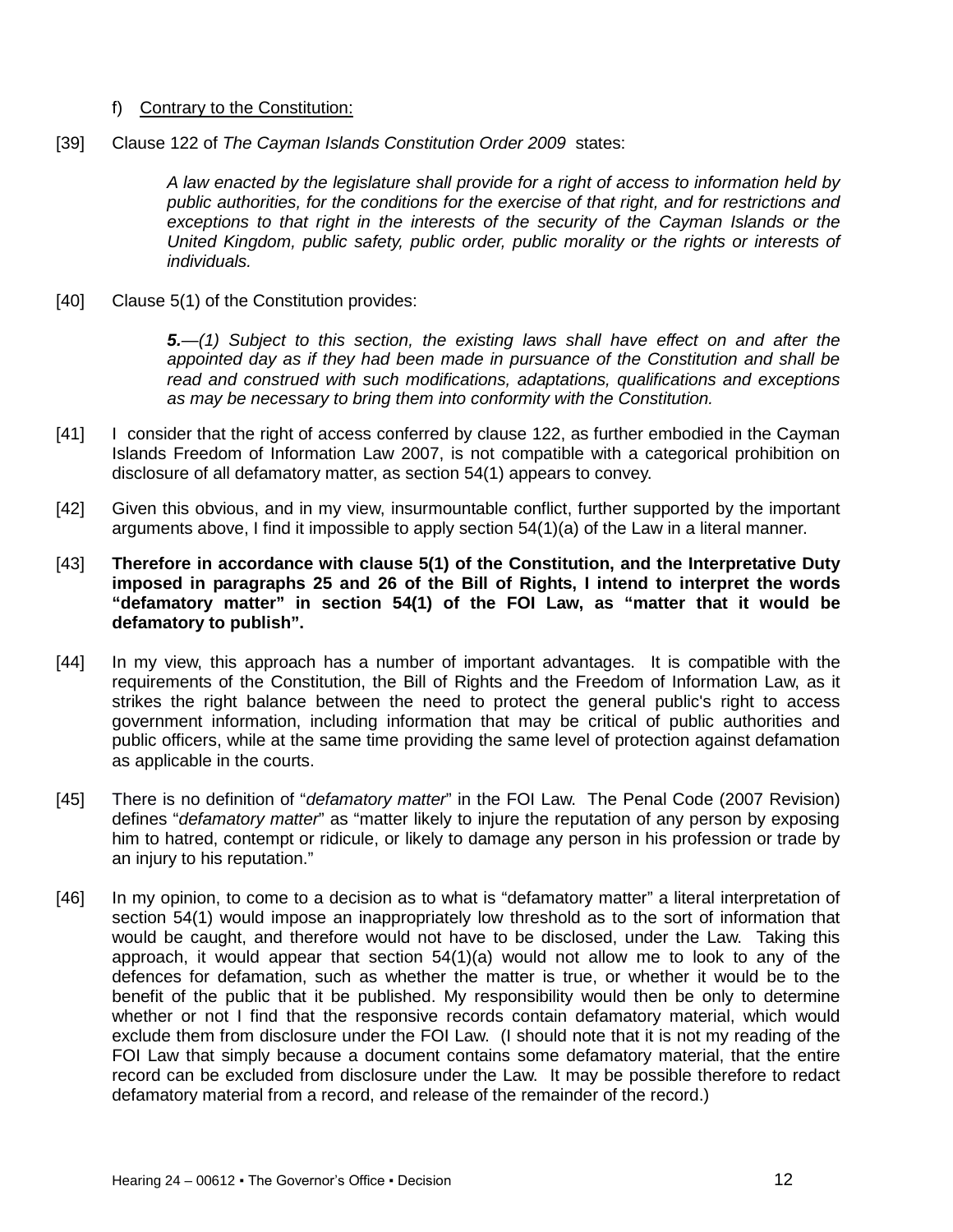- [47] It is indeed the case that many records which have been subject to Freedom of Information requests and appeals could be said to fall under this exclusion. A literal interpretation of this section of the Law would have prevented the disclosure of much information that has to date been released under the Law. It could also be argued that as Information Commissioner, it is contingent upon me to examine any record which is the subject of an appeal to determine if it contains defamatory matter, and if it does, the Law would not authorize the disclosure of the record. I consider this to be incompatible with the intent and the effective operation of the FOI Law.
- [48] As already stated above, I intend to interpret the words "defamatory matter" in section 54(1) of the FOI Law, as "matter that it would be defamatory to publish". I believe therefore that I should look further to definitions and legal interpretations of "defamation" in considering whether or not a record "contains defamatory matter".
- [49] Contact Law, The Definition of Defamation<sup>[5](#page-12-0)</sup> states:

*Whilst not part of the definition of defamation* per se*, the defences of justification or truth, and fair comment, are important considerations in determining whether a statement is defamatory. Under the defence of justification, if it can be proved that the statement is substantially true, then the statement will not be defamatory. Similarly, under the defence of fair comment, if it can be established that the statement was intended as an expression of a genuinely held opinion, and not as a statement of fact, and that the opinion was made in relation to provable facts, then it may not be defamatory.*

[50] Bullen & Leake & Jacob's Precedents of Pleadings $6$  defines defamatory matter as:

*matter which would "tend to lower the plaintiff in the estimation of right-thinking members of society generally" … The definition extends to matter which tends to make the claimant shunned or avoided by right-thinking members of society, even though it may not be to the claimant's moral discredit. Moreover, if a statement exposes a person to ridicule this too may be capable of being defamatory. … The test of whether a statement is defamatory is objective … .*

- [51] The definition of defamation was extensively considered by Tugendhat J in *Thornton v Telegraph Media Group Limited*, who added that it "must include a qualification or threshold of seriousness, so as to exclude trivial claims." <sup>[7](#page-12-2)</sup>
- [52] Further consideration should be given to the unanimous ruling of the House of Lords in *Derbyshire County Council v Times Newspapers Ltd*<sup>[8](#page-12-3)</sup> which renders law suits for defamation by public authorities impossible in view of the Fundamental Right to Freedom of Expression. Since restrictions to Freedom of Expression in Article 10 of the ECHR must be "necessary" in a democratic society, and therefore require a pressing social need and should be proportionate to the legitimate aim pursued, as a consequence, "not only is there no public interest favouring the right of organs of government, whether central or local, to sue for libel, but…it is contrary to the public interest that they should have it."

 $\overline{\phantom{0}}$ 

<span id="page-12-1"></span><span id="page-12-0"></span> $^5$  [www.contactlaw.co.uk/the-definition-of-defamation.html](http://www.contactlaw.co.uk/the-definition-of-defamation.html)<br>6 Bullen & Leake & Jacob's Precedents of Pleadings 17 Ed, By William Blair QC, Lord Brennan QC, The Rt Hon. Lord Justice Jacob, Brian Langstaff QC<br><sup>7</sup> Dr. Sarob Thernton y Telegraph Medi

*Dr. Sarah Thornton v Telegraph Media Group* [2010] EWHC 1414 (QB) para 89

<span id="page-12-3"></span><span id="page-12-2"></span><sup>&</sup>lt;sup>8</sup> Per Keith LJ in: *Derbyshire County Council v Times Newspapers* Ltd [1992] UKHL 6 at 8-11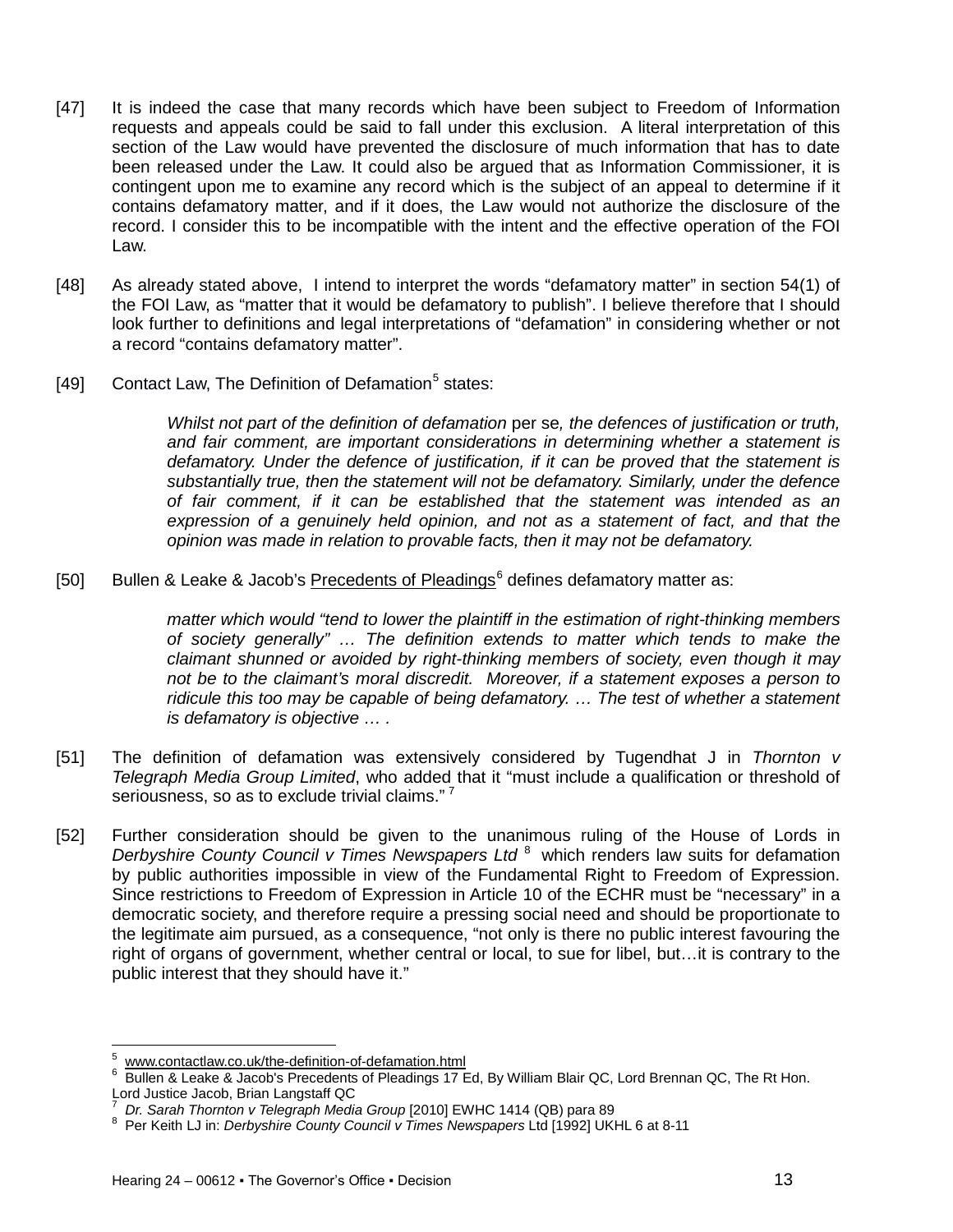[53] The parallel provision in paragraph 11 of the Cayman Islands Bill of Rights provides for a restriction to Freedom of Expression for specific listed purposes only, where it is "reasonably justifiable in a democratic society", which I believe will similarly restrict the bringing of defamation suits by public authorities in the Cayman Islands Government. However, I also note that, as the Law Lords pointed out, to the extent that the defamatory matter concerning a public authority is likely to reflect on the individual public officers involved, these individuals would continue to have the option of bringing proceedings for defamation.

#### Application of section 54(1) to the responsive records

- [54] With respect to the complaint, under the defence of justification, one could argue that the person making the complaint was closely connected to the Tempura investigation, and the statements were intended as an expression of a genuinely held opinion, and not as a statement of fact, and that the opinion was made in relation to provable facts. This is an example of a member of the general public expressing and imparting information that is critical of government, as referred in paragraphs 34 and 35 which must be allowed.
- [55] In the case of the report, it is accepted that the findings were made by an eminently qualified person of high standing, and as a result a reasonable person would expect that the statements contained therein are true, and a fair comment on the situation.
- [56] While I understand that there is no public interest test involved in the application of section 54(1), I cannot but note that there is a strong public interest in providing the public with information on the investigation, which cost the public purse millions of dollars, and in particular the findings of the report, which after all, was carried out at a cost to the public of over \$300,000.
- [57] **I find that section 54(1) does not apply to the responsive records, and the exemptions to disclosure claimed by the Governor's Office are therefore considered below.**

### **2. Section 17(b)(i)**

[58] This section provides:

*17. An official record is exempt from disclosure if- (b) the disclosure thereof would- (i) constitute an actionable breach of confidence;*

The Governor's Office claims this exemption in relation to the report which responded to the complaint.

#### **The position of The Governor's Office**

[59] The Governor's Office submits that the report refers to sensitive information provided in confidence by individuals who participated directly in the Operation Tempura investigation, and in subsequent events relating to it. While accepting that there is no contractual agreement to hold the said information on confidence, they contend that "persons would have had a reasonable and well founded expectation that the information provided would be kept in confidence."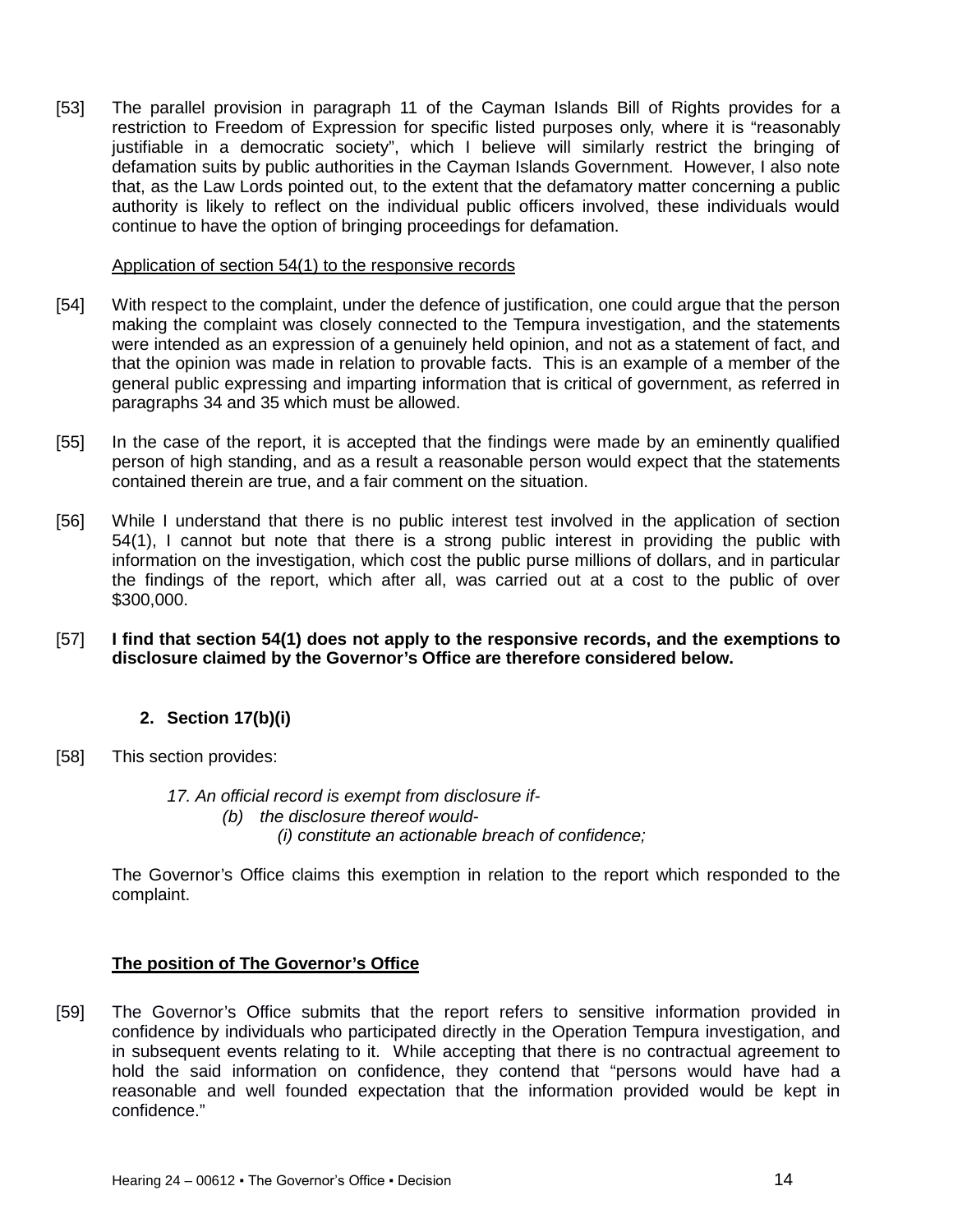[60] They quote the well known case of *Coco v. A. N. Clark [9](#page-14-0)* which I have previously discussed in detail in my Decisions 15-00611 and  $3$ -02209<sup>10</sup>, and submit that a cause of action for the breach of an equitable duty of confidence would arise where three elements essential to such a cause of action exist:

> *In my judgment three elements are normally required if, apart from contract, a case of breach of confidence is to succeed. First, the information itself … must "have the necessary quality of confidence about it". Second, that information must have been imparted in circumstances importing an obligation of confidence. Thirdly, there must be an unauthorized use of that information to the detriment of the party communicating it."*

### **The Position of the Applicant**

[61] The Applicant questions whether there are any parties who could actually commence an action for breach of confidence, and states that 'actionable' requires proof that there is scope for litigation, which is not apparent in this case. With respect to the report, they state that "it was a decision by the PA [The Governor's Office] to rule the document confidential and force that decision on Martin Bridger. Again there is no scope for litigation here unless the PA plans to sue themselves".

#### **Discussion**

 $\overline{\phantom{0}}$ 

[62] I will consider the arguments of the Governor's Office and the Applicant, where given, as they relate to the three elements required for a case to breach of confidence to succeed, including the common law public interest defence, as previously applied in ICO Decisions 3-02209 and 15-00611.

### The meaning of "actionable"

[63] As the UK Information Tribunal found in *Higher Education Funding Council for England v ICO*  and Guardian News and Media Ltd.<sup>11</sup> the meaning of "actionable" in the parallel exemption in the UK *Freedom of Information Act 2000* is not unambiguous. Lord Falconer, the sponsor of the Act, in the parliamentary discussions relating to the FOI Bill, clarified that "*the word 'actionable' does not mean arguable…"* and that "[it] *means that one can take action and win."* [12](#page-14-3) Guidance from the UK Ministry of Justice<sup>[13](#page-14-4)</sup> supports this view, namely that the exemption may apply "*if a person could bring a legal action and be successful*." There is no comparable discussion on this point in the Cayman Islands Hansard.

<span id="page-14-2"></span>

<span id="page-14-1"></span><span id="page-14-0"></span><sup>&</sup>lt;sup>9</sup> Coco v. A. N. Clark (Engineers) Ltd [1969] RPC 41<br><sup>10</sup> ICO Decisions 15-00611 and 3-02209, [www.infocomm.ky/appeals](http://www.infocomm.ky/appeals)<br><sup>11</sup> Information Tribunal *The Higher Education Funding Council for England v ICO and Guardian News and* EA/2009/0036 13 January 2010

[http://www.informationtribunal.gov.uk/DBFiles/Decision/i360/Final%20Decision%2013.1.10%20without%20signature.](http://www.informationtribunal.gov.uk/DBFiles/Decision/i360/Final%20Decision%2013.1.10%20without%20signature.pdf)

<span id="page-14-3"></span>[pdf](http://www.informationtribunal.gov.uk/DBFiles/Decision/i360/Final%20Decision%2013.1.10%20without%20signature.pdf) 12 United Kingdom *Hansard* HL (Series 5) Vol.618, col. 416 and Vol. 619 col 175-6; quoted in Information Tribunal HEFCE v ICO op cit para 2[5 http://www.justice.gov.uk/downloads/guidance/freedom-and-rights/foi-exemption-s41.pdf](http://www.justice.gov.uk/downloads/guidance/freedom-and-rights/foi-exemption-s41.pdf)<br><sup>13</sup> Ministry of Justice Freedom of Information Guidance. Exemptions guidance. Section 41 – Information provi

<span id="page-14-4"></span>*confidence* 14 May 2008 p. 2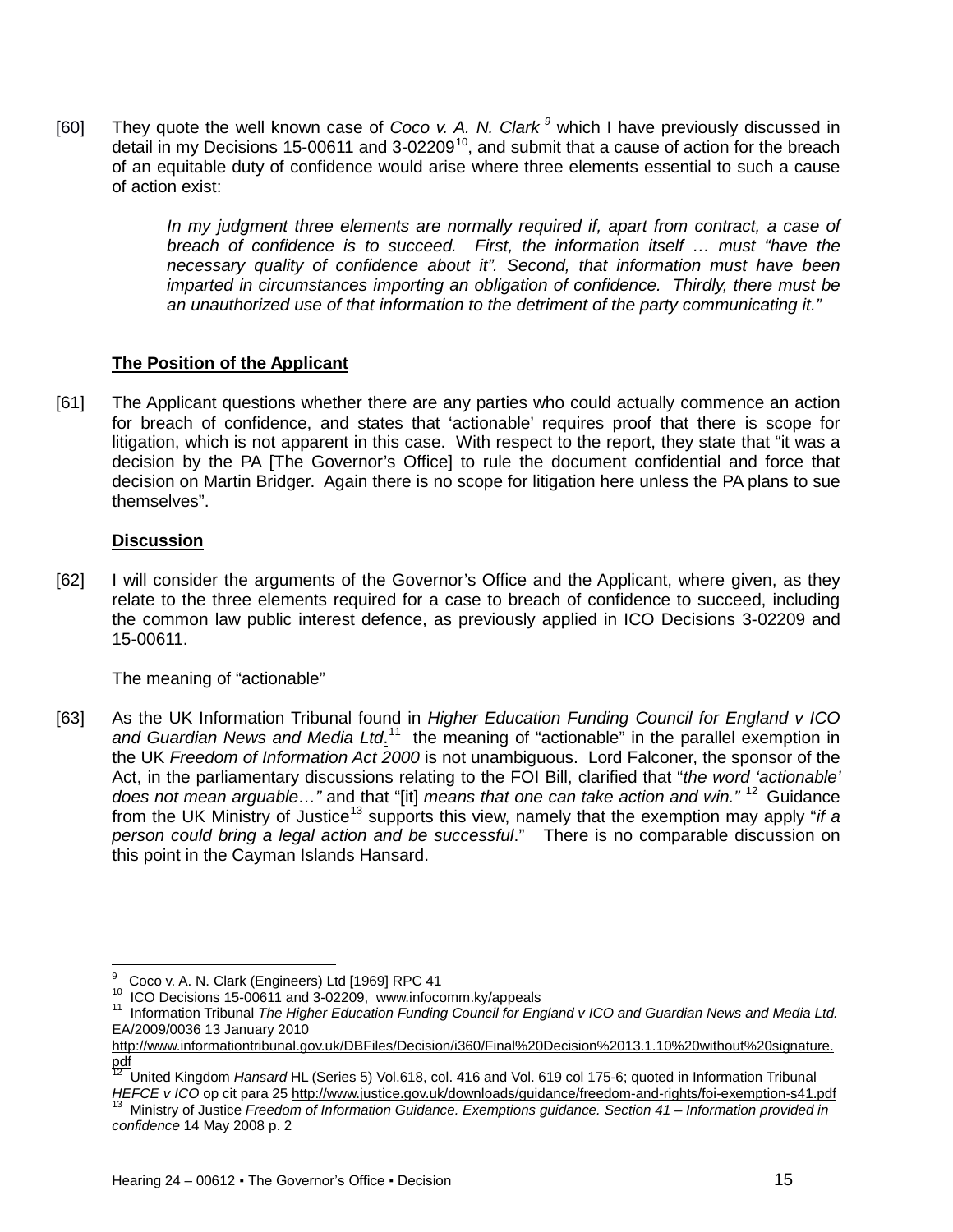The meaning of "breach of confidence"

- [64] In *Coco v. A. N. Clark,* Megarry J established that in order for a case of breach of confidence to succeed, three elements are required:
	- (i) the document must have the necessary quality of confidence about it;
	- (ii) the information must have been imparted in circumstances importing an obligation of confidence; and
	- (iii) there must be an unauthorized use of that information to the detriment of the party communicating it.
- [65] It is also important to note, that even if these three criteria are met, a common law public interest defence still exists.
- [66] This approach is corroborated by guidance from the UK Information Commissioner on the identically-worded exemption in the UK's *Freedom of Information Act 2000 [14](#page-15-0)*, which also states that:

*The duty of confidence is not absolute and the courts have recognised three broad circumstances under which confidential information may be disclosed. These are as follows:*

- *Disclosures with consent…*
- *Disclosures which are required by law…*
- *Disclosures where there is an overriding public interest… Much will depend on the circumstances of each case, but particular weight should be attached to the privacy rights of individuals. The weight of the wider public interest in confidentiality will also depend to some extent on the context. … Examples of cases where the courts have required disclosure in the public interest include those where the information concerns misconduct, illegality or gross immorality.*
- [67] The correctness of this approach is further confirmed in guidance from the UK Ministry of Justice on the same exemption, which states:

The courts have recognised that a person will not succeed in an action for breach of *confidence if the public interest in disclosure outweighs the public interest in keeping the confidence. So although the [FOI] Act requires no explicit public interest test, an assessment of the public interest must be still be made.*

Consequently, I hold that the applicability of the exemption in section 17(b)(i) of the Cayman Islands FOI Law will depend on the likelihood that legal action would be successful, and this determination requires a consideration of the common law public interest.

Equitable duty of confidence

 $\overline{\phantom{0}}$ 

### **(i) Does the information itself have the necessary quality of confidence about it?**

<span id="page-15-0"></span>[68] Again, according to guidance from the UK Ministry of Justice the term "necessary quality of confidence" means that "it must be information which is worthy of protection – someone must

<sup>14</sup> Information Commissioner's Office (UK) *Freedom of Information Act. Awareness Guidance 2. Information provided in confidence* Version 4 12 September 2008 pp.3-4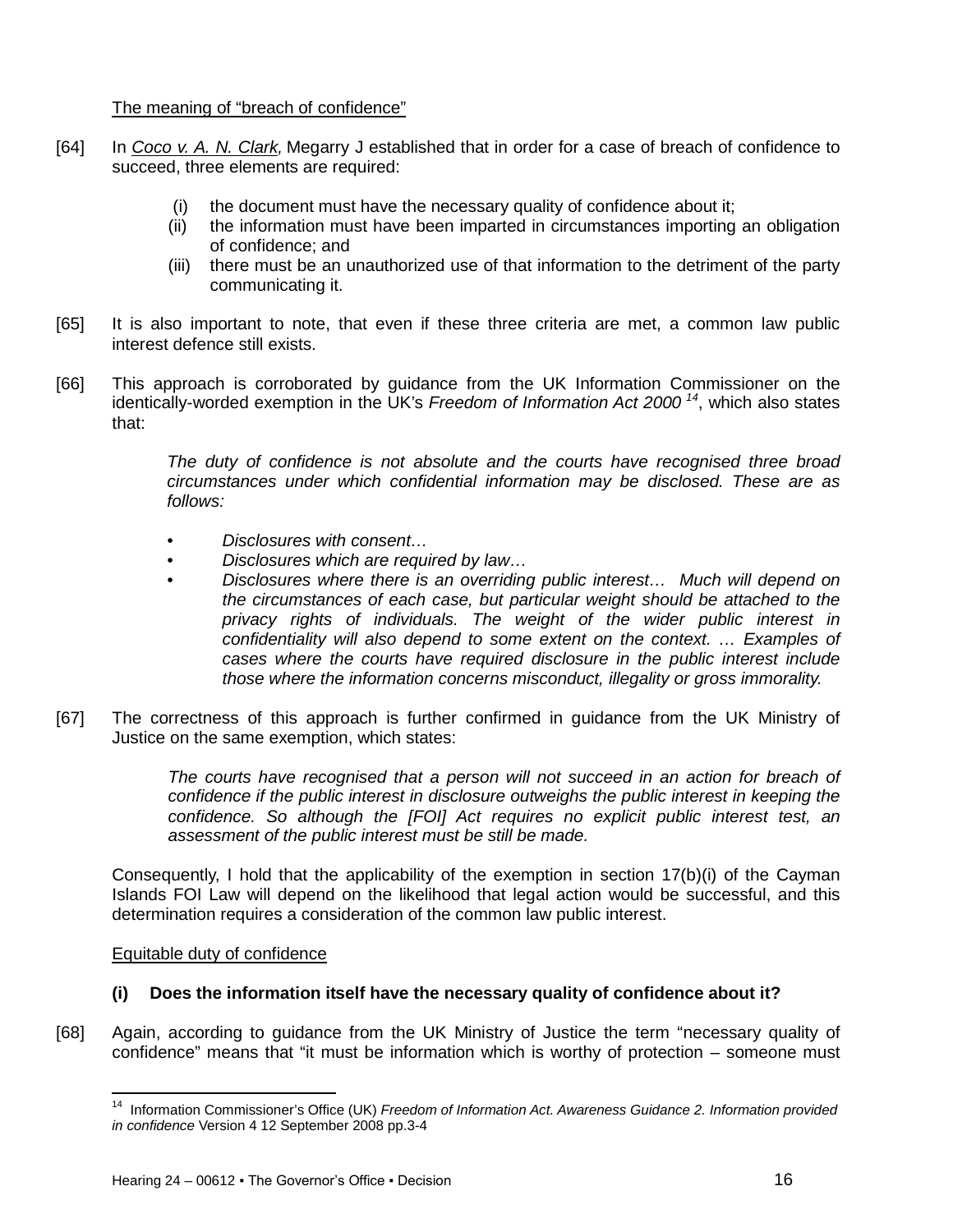have an interest in the information being kept confidential." The information cannot already be in the public domain or be trivial in nature.

- [69] The Governor's Office contends that information in the report, if disclosed, would have significant negative repercussions on the reputations of the persons named, and that access to the record has been restricted to a limited number of persons. In addition, the complainant to whom the report was sent was required by way of a confidentiality undertaking to hold the return document in confidence. The Governor's Office also notes that the record is neither trivial nor generally accessible.
- [70] The Applicant on the other hand has referred to press releases which indicate that the complaint (but not the report) was seen by at least two British newspapers, which reported widely on its contents.<sup>3</sup>
- [71] A large amount of information on Operations Tempura and Cealt is already in the public domain, both as a result of newspaper coverage and in the form of court rulings, official reports and statements. I am not convinced that the report consists of information which is worthy of protection, and it has not been demonstrated to me that the report has the necessary quality of confidence about it. For the avoidance of doubt, I will nonetheless consider the remaining two elements.

#### **(ii) Was the information imparted in circumstances importing an obligation of confidence?**

- [72] The Governor's Office submits that they owe an equitable duty of confidence to the individuals who provided the information gathered during the Operation Tempura investigation, and to grant access to this information under the FOI Law would be a breach of that duty. They contend that participants in the investigative process who provided information freely disclosed the information on the grounds that the information would be held in confidence. They believe that the release of the report would undermine future investigations as persons would be reluctant to provide information integral to ensuing effective intelligence gathering if they suspected that it might be disclosed following an FOI request.
- [73] They again quote from *Coco v. A. N. Clark:*

*It seems to me that if the circumstances are such that any reasonable man standing in the shoes of the recipient of the information would have realized that upon reasonable grounds the information was being given to him in confidence, then this suffices to impose upon him the equitable obligation of confidence.*

- [74] The Governor's Office submits that any reasonable man standing in the shoes of the Senior Investigating Officer, the recipient of the information, would have realized that the information was being given to him in confidence, and this is sufficient to impose an equitable obligation of confidence upon the person receiving the information.
- [75] The Applicant points out that the people interviewed and who provided information in the investigation are all professional people who would have "understood the need for something more than what is referred to as a 'reasonable and well-founded' expectation of confidentiality" The Applicant contends that "the very clear condition … that 'information must have been imparted in circumstances importing an obligation of confidence' was simply never met".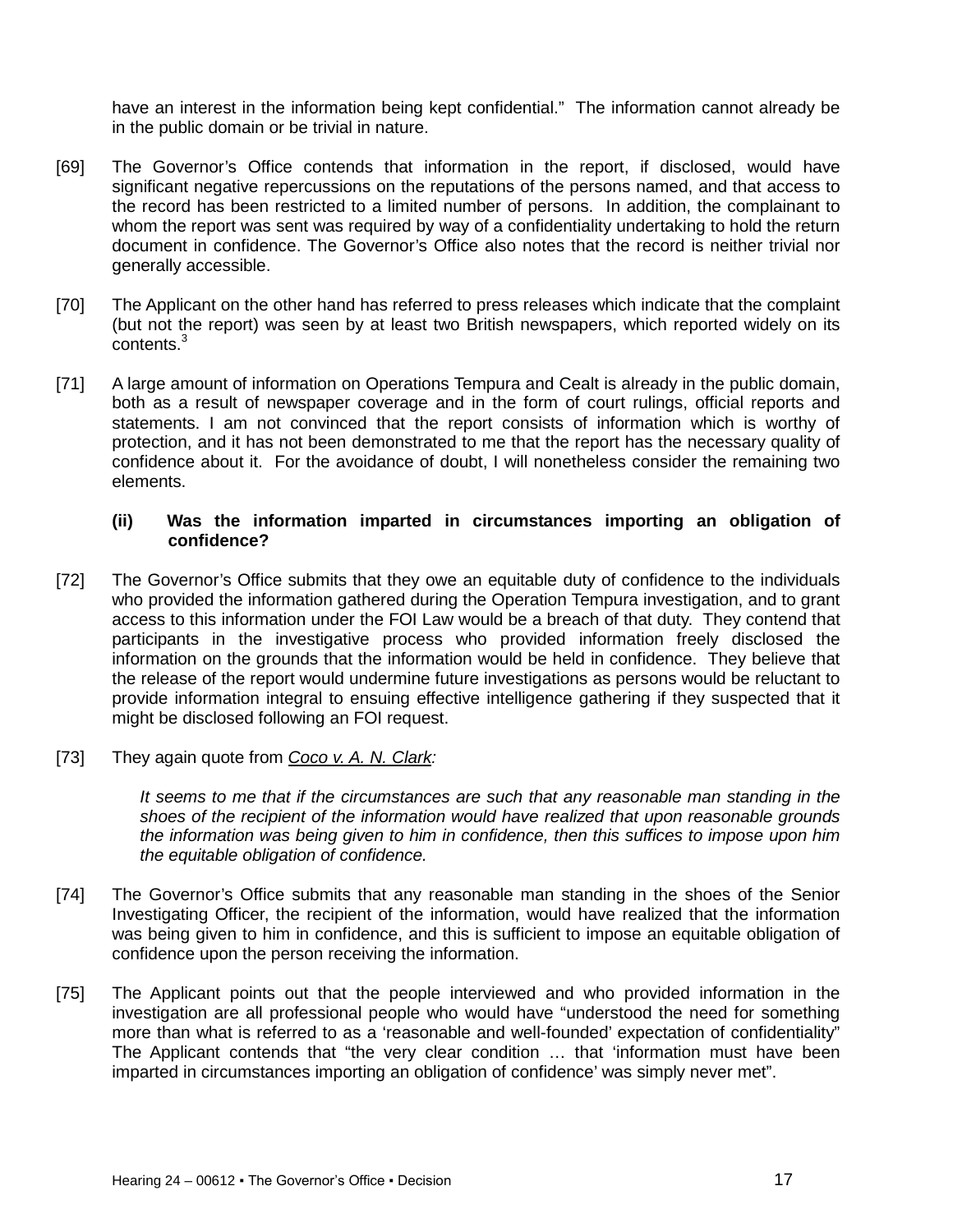- [76] It is unclear to me from the submissions exactly who is being referred to as the recipient of the information. The report was written for the Governor, and was passed to Mr. Bridger. In passing the report to the latter, the Governor explicitly asked Mr. Bridger to sign a confidentiality statement. The same party, namely the Governor's Office, is now claiming that this constitutes "circumstances importing a duty of confidence".
- [77] It appears to me that the author of the report compiled information from various other reports and rulings involving the Tempura and Cealt Investigations. The Governor's Office has not convinced me that the providers of the information would have expected confidence. If indeed there is any sensitive information in the report, such as specific statements from participants in the investigative process, the Governor's Office could have redacted the names of the individuals in question. Neither has the Governor's Office demonstrated that harm would be done, and the nature of such harm, to future investigations should the report be disclosed.
- [78] In conclusion, I find that the information was not imparted in circumstances importing a duty of confidence.

#### **(iii) Would disclosure of the responsive record constitute an unauthorized use of the information to the detriment of the party communicating it?**

- [79] The Governor's Office points out that the *Coco v. A. N. Clark* ruling made it clear that there may be cases where detriment to the party communicating it may not be necessary, and the third element above may therefore exist where there is only unauthorized use of the information. They contend that they have not been authorized to release the information contained in the record, and state that "the disclosure of the record to the applicant would therefore be disclosure to the general public without the consent or authority of the provider of the information".
- [80] I accept that case law exists to suggest that detriment is no longer necessary to pass this third leg of the *Coco* test.
- [81] However, the Governor's Office has not clarified to me whose authority would be needed to release the information, who was the provider of the information, or indeed who would bring a cause for action against whom, should the information be released.
- [82] **I conclude that the Governor's Office has not demonstrated that disclosure of the report would constitute an actionable breach of confidence, and find that section 17(b)(i) does not apply to the report.**

#### The Public Interest Test in Respect of Section 17(b)(i)

- [83] For the avoidance of doubt, I will nonetheless address the public interest test with respect to the release of this record. While section 26(1) of the FOI Law, which requires for some exemptions that access be granted if it is in the public interest to do so, does not apply to section  $17(b)(i)$ , the common law public interest test must still be applied, as discussed above. This test differs from the standard public interest test in the FOI Law, as I have set out in paragraphs 91-93 of Decision 15 previously referenced.
- [84] I take note of the applicable public interest factors in favour of disclosure in this case, submitted by the Governor's Office: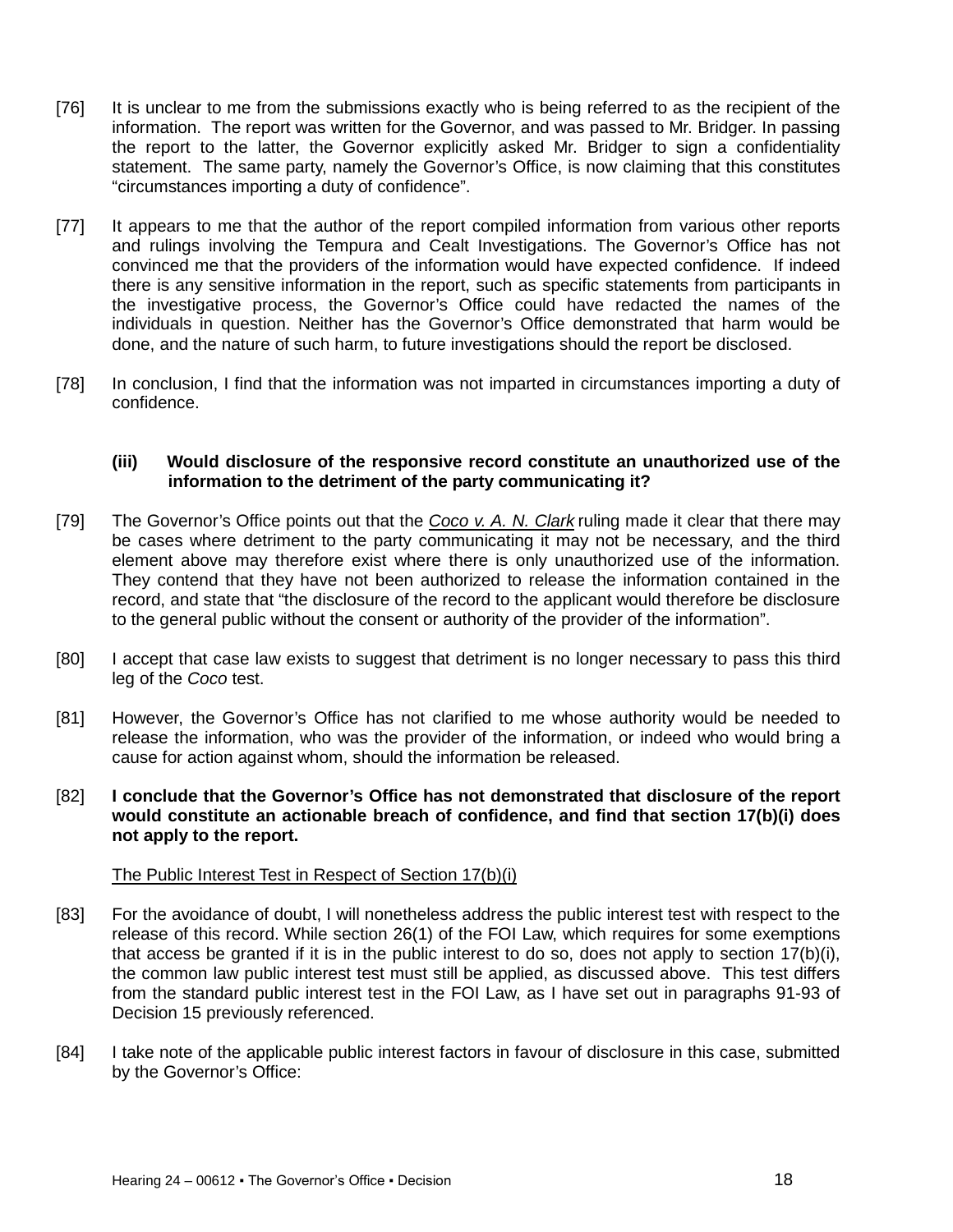- Promotion of greater public understanding of the processes or decision of the Governor's Office;
- Promotion of accountability of and within Government; and
- Deterrence or revelation of wrongdoing or maladministration
- [85] The Applicant submits that "the continuing secrecy surrounding Operation Tempura/Cealt coupled with evidence that both investigations achieved absolutely nothing is doing immeasurable harm to the reputation of the Cayman Islands and public confidence in the RCIPS and the FCO."
- [86] I add the additional factors in favour of disclosure:
	- Disclosure would document the reasons for the Governor's decision to dismiss the complaints made by Mr Bridger;
	- Disclosure would promote the accountability of Government in relation to the public funds expended in the Tempura/Cealt Investigations, in particular the over \$300,000 of public funds reported to have been spent on the report
	- Disclosure would help to preserve the reputations of the Judiciary and other Government institutions.
- [87] I note, but do not necessarily support, a number of general public interest factors in favour of withholding the report, put forward by the Governor's Office:
	- The public interest in preserving confidences;
	- Harm to the privacy of individuals named in the documents;
	- The possibility that the effectiveness of various government institutions could be adversely affected as their integrity could be questioned by the public;
	- The dissemination of unfounded allegations which would discredit and undermine the offices of public officials;
	- Exposure of the Government to damages for breach of confidence and defamation.
- [88] **Having balanced the public interest arguments in favour of and against disclosure, and having taken into consideration the higher threshold required by the common law public interest test in respect of confidence, I find that it is in the public interest to disclose the report.**

### **3. Section 23(1)**

[89] This section provides the following:

*23. (1) Subject to the provisions of this section, a public authority shall not grant access to a record if it would involve the unreasonable disclosure of personal information of any person, whether living or dead.*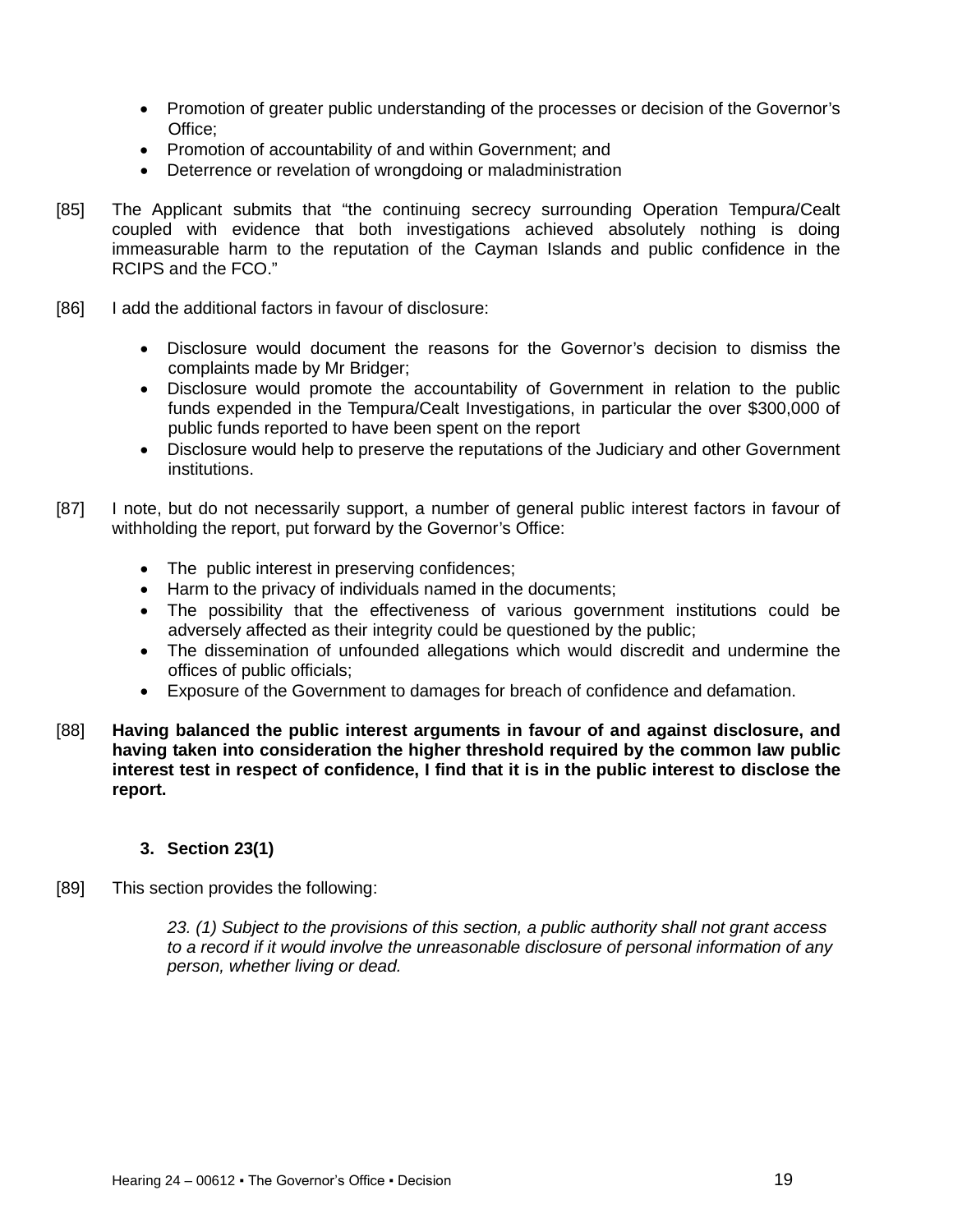# **The Position of the Governor's Office**

[90] The Governor's Office contends that the disclosure of the records would constitute an unreasonable disclosure of personal information. They state that the allegations contained in the records relate not only to the names of individuals but include information about individuals whose identities are apparent, or can reasonably be ascertained, from the information. They submit that a redaction of the personal information would destroy the usefulness of the remaining un-redacted information.

# **The Position of the Applicant**

[91] The Applicant has provided me with copies of several press releases which name many of the individuals involved in the investigations in relation to the actions ascribed to them in the responsive records. They also submit that enough information is available in the public domain, even without directly naming the individuals concerned, to enable the identification of those involved.

### **Discussion**

ı

- [92] Although they cite the definition of "personal information" in the Regulations, the Governor's Office does not apply the further subsections of Regulation 2 which state that personal information does not include certain types of information:
	- *(i) where the individual occupies or has occupied a position in a public authority …*
	- *(ii) where the individual is or was providing a service for a public authority under a contract for services … ; or*
	- *(iii) the views or opinions of the individual in relation to a public authority, the staff of a public authority or the business or the performance of the functions of a public authority.*
- [93] In my opinion, the majority of the information contained in the responsive records falls into the above categories and therefore does not qualify as personal information for the purposes of the FOI Law. In addition, it is the case that much of the information relating to named individuals is already in the public domain, either through the press, reports or rulings from the court, so it would not be unreasonable to disclose. I refer for example to the Auditor General's Report as cited in the Background section above, and the ruling of Moses LJ of 28 May 2011<sup>[15](#page-19-0)</sup>.
- [94] While applying a blanket personal information exemption, the Governor's Office has not provided me with specific instances of where the personal information exemption should apply. They have also not demonstrated the unreasonableness of the disclosure of any such information.
- [95] As I have not found section 23(1) to apply to the records, it is not necessary to consider the public interest test. However, many of the factors argued above would apply.

### <span id="page-19-0"></span>[96] **I find therefore that the responsive records are not exempt pursuant to section 23(1).**

 $15$  Stuart Kernohan v H.E. the Governor, et al Cause No. G 255 of 2009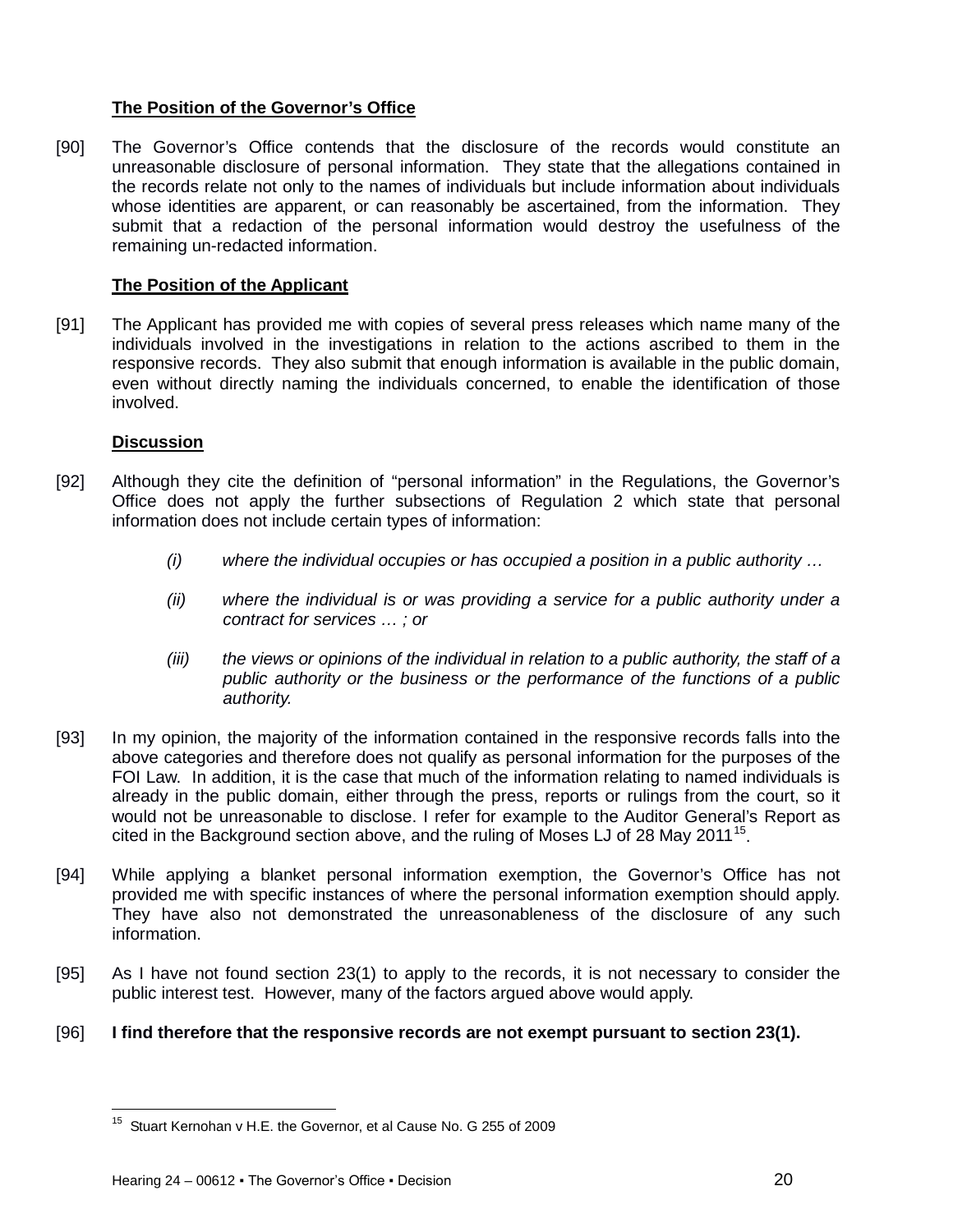# **4. Section 20(1)(d)**

- [97] This section provides:
	- *20. (1) A record is exempt from disclosure if-*

*(d) its disclosure would otherwise prejudice, or would be likely to prejudice, the effective conduct of public affairs.*

# **The Position of the Governor's Office**

[98] The Governors Office's seeks to apply the above exemption to both records and cites the ruling of the UK Information Tribunal in *McIntyre v Information Commissioner and Ministry of Defence:*

> *...this category of exemption is intended to apply to those cases where it would be necessary in the interests of good government to withhold information, but which are not covered by another specific exemption, and where the disclosure would prejudice the public authority's ability to offer an effective public service or to meet its wider objectives or purposes due to the disruption caused by the disclosure or the diversion of resources in managing the impact of disclosure". [16](#page-20-0)*

- [99] They again argue that despite the fact that the Governor has dismissed the complaint as being without merit, disclosure of the responsive records would nonetheless damage public confidence in the institutions of Government in a way which would prejudice the effective conduct of public affairs. They contend that disclosure of the records would negatively affect the public's perception of these institutions.
- [100] The Governor's Office also contends that there is a real and significant risk that Government could incur significant expenses in the payment of cost and damages in an action for defamation should the records be released, which would have far reaching negative financial implications for the Cayman Islands economy.
- [101] Finally, the Governor's Office submits that there is a real and significant risk that the records, if disclosed, would likely prejudice a current trial before the Grand Court as the cause of action effectively arose from the same circumstances. They state that the information contained in the report "touches on and concerns information which may enjoy limited or full protection from disclosure in the court proceedings". It is proposed that release of the record could "lead to the allegations being discussed and determined in the 'court of public opinion' on a matter which is *sub judice",* and it could therefore be considered reckless and improper to disclose the information.

# **The Position of the Applicant**

ı

[102] The Applicant suggests that any claims against Government for defamation or any other costs or damages could already be made based on what has already been published, and the disclosure of these particular records would make no difference. Add to this the fact that "all of the records from the initial Operation Tempura investigation [have] gone missing … including sensitive information including identities of officers involved in the covert phase …".

<span id="page-20-0"></span><sup>16</sup> *Ian Edward McIntyre v Information Commissioner and Ministry of Defence* 4 February 2008 EA/2007/0061 para 25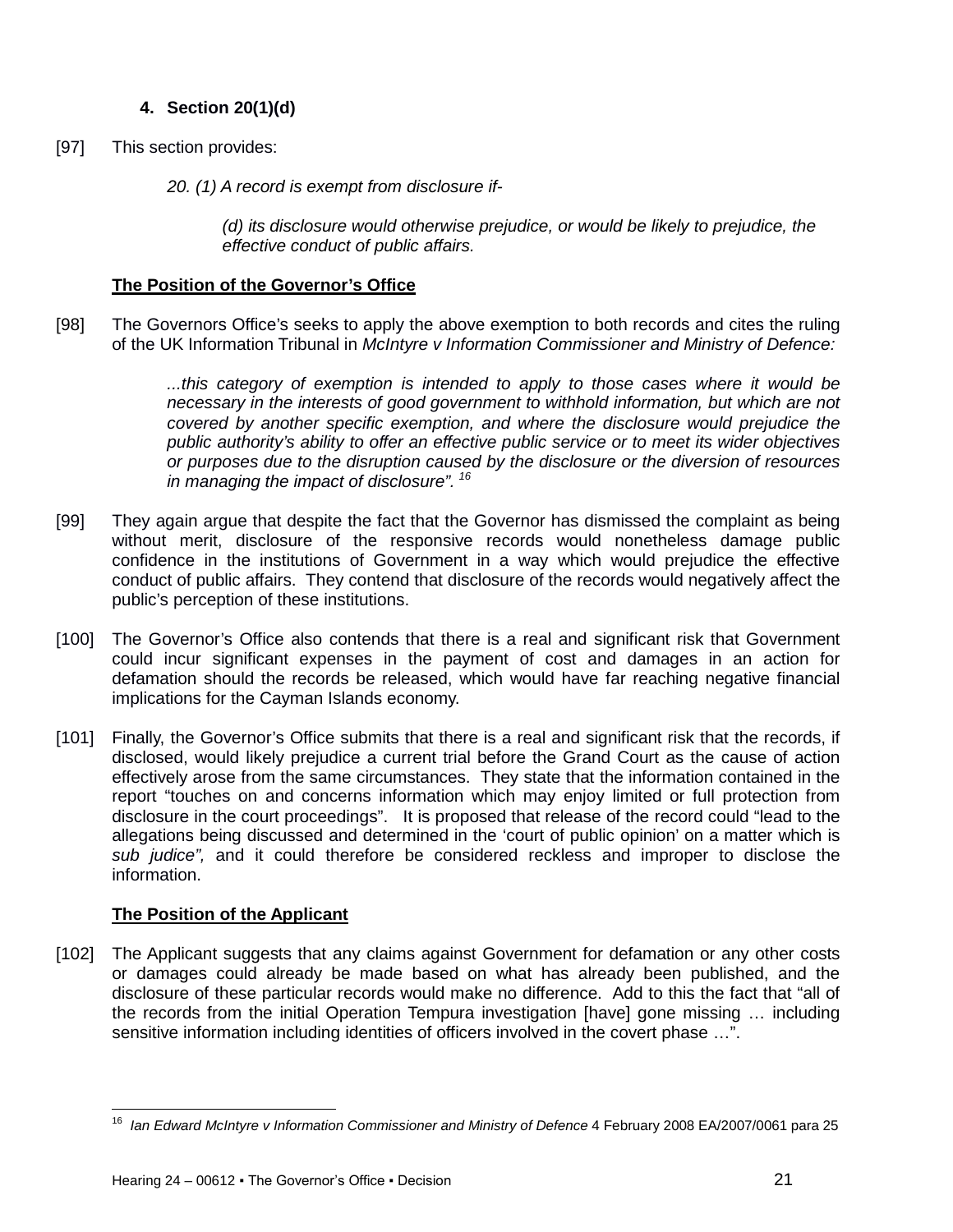[103] The Applicant accepts that the on-going claim in the courts in relation to Mr. Kernohan needs to be considered, but suggests that this court case was concluded on 11-12 September 2012 so this current appeal under the FOI Law should be allowed to go ahead unhindered. After it became apparent that judgment in this case would not be handed down until November, the Applicant suggested adjourning this Hearing.

### **Discussion**

- [104] While I accept that the disclosure of the complaint on its own might negatively affect the public's perception of the public officers and authorities involved, the threshold required in the application of this exemption is quite high. It requires that disclosure would, or would be likely to prejudice the effective conduct of public affairs. This level of certainty or likelihood has not been demonstrated.
- [105] With respect to the report, I do not lend much credence to the claim that its disclosure would, or would be likely to harm the public offices concerned. The Tempura and Cealt investigations have been discussed in the public forum for several years now, and it is my opinion that further credible information on the matter would help to clarify many outstanding questions.

[106]

I have given very serious consideration to the matter, and sought further clarification on any current proceedings in the courts, either here or in the UK, that relate to the matters discussed in both the complaint and the report. I have been advised that there are various cases surrounding the main trial<sup>16</sup> in the Grand Court of the Cayman Islands. These cases are very complex and interrelated, and include questions as to the admissibility of documents, the discovery process and the issue of privilege of documents. I understand that judgment is expected to be handed down in Cause 486 of 2011 (Attorney General v. Martin Bridger) in November 2012, and this is expected to pave the way for the main action to continue.

[107] It has not been demonstrated to me that the disclosure of the responsive records would be likely to prejudice the effective conduct of these various court proceedings. It is not sufficient for a public authority to merely mention court proceedings as a good enough reason for a record to be withheld. I invited the Governor's Office to expand upon their arguments to this effect, and for these submissions to be made *in camera* if necessary. While further information was provided with respect to the existence of the court proceedings, no further evidence as to how the release of the response records would prejudice the effective conduct of the court's affairs has been provided.

#### [108] **For reasons stated above, I find therefore that both responsive records are not exempt records pursuant to section 20(1)(d).**

### <span id="page-21-0"></span>**F. FINDINGS AND DECISION**

Under section 43(1) of the *Freedom of Information Law, 2007*, I make the following findings and decision:

#### **Findings:**

I find that section 54(1)(a) of the Freedom of Information Law, 2007 does not apply to the responsive records.